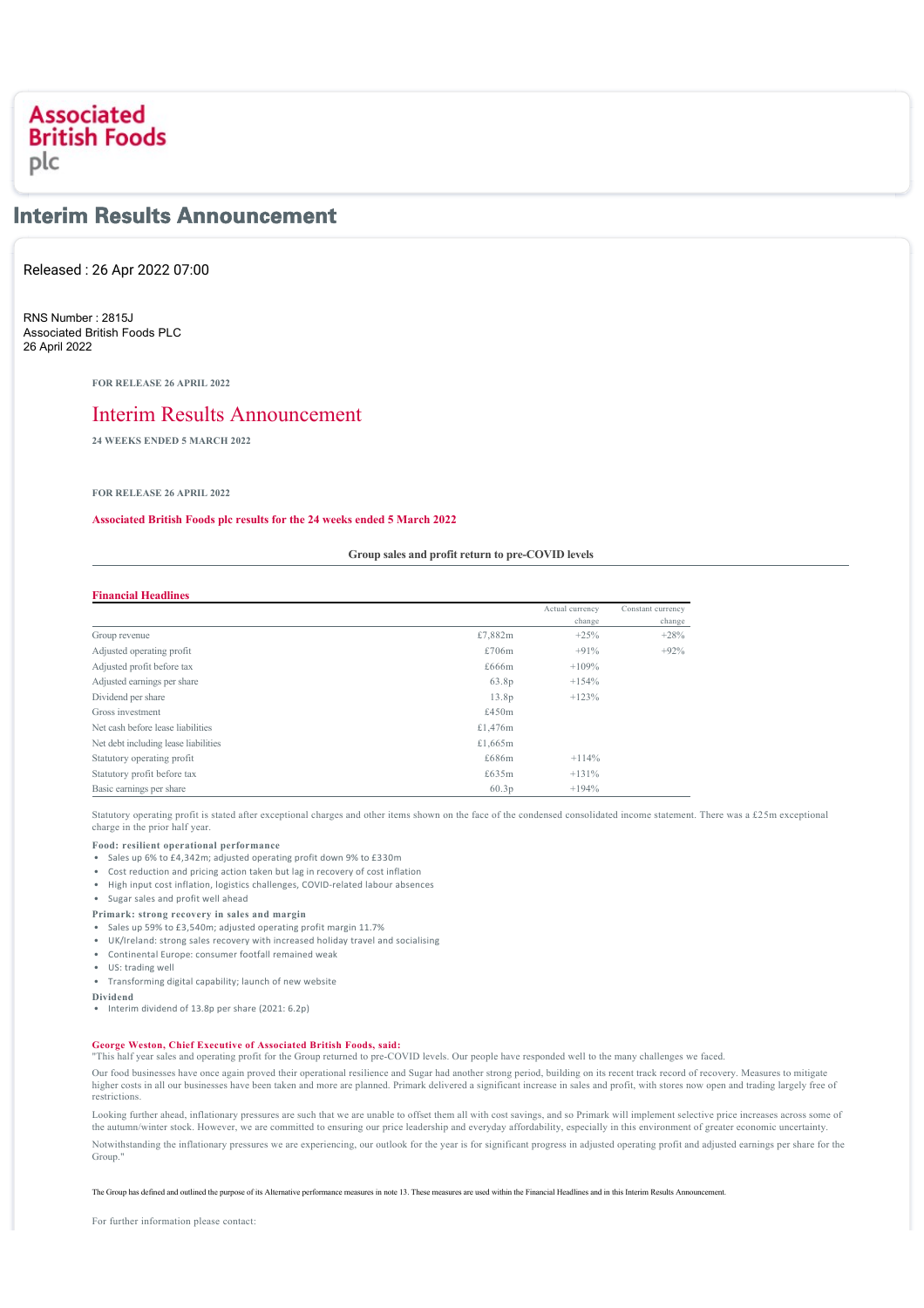#### **Associated British Foods:** Tel: 020 7399 6545

John Bason, Finance Director Chris Barrie, Corporate Affairs Director

# **Citigate Dewe Rogerson:** Tel: 020 7638 9571

Jos Bieneman Tel: 07834 336650

There will be an analyst and investor presentation at 09.00am GMT today which will be streamed online and accessed via our website [here.](https://www.abf.co.uk/investorrelations/results_and_presentations)

#### **Notes to editors**

Associated British Foods is a diversified international food, ingredients and retail group with annual sales of £13.9bn and 128,000 employees in 53 countries. It has significant businesses in Europe, Africa, the Americas, Asia and Australia.

Our aim is to achieve strong, sustainable leadership positions in markets that offer potential for long-term profitable growth. We look to achieve this through a combination of growth of existing businesses, acquisition of complementary new businesses and achievement of high levels of operating efficiency.

**FOR RELEASE 26 APRIL 2022**

# Interim Results Announcement

For the 24 weeks ended 5 March 2022

# Chairman's statement

This half year sales and adjusted operating profit for the Group returned to the pre-COVID levels reached in the half year to 29 February 2020. This has been led by a strong recovery in sales and operating profit margin at Primark where trading was much improved following the relaxing of most government restrictions on store operations. All our hypersex are experiencing logistics challenges. C es are experiencing logistics challenges, COVID-related labour absences and significant inflationary pressures in raw materials, supply chains and energy. At the end of the period these inflationary pressures increased further with the Russian invasion of Ukraine. Given this backdrop, our food businesses delivered a resilient operational performance.

Our people have faced challenges on so many fronts; I would like to recognise their perseverance and commitment and I thank them for it.

Revenue for the Group of £7.9bn was 25% ahead of last year at actual exchange rates and adjusted operating profit of £706m was 91% ahead.

The net of Finance and Other financial income and expense improved by £10m and so adjusted profit before tax was 109% ahead of last year. The stronger profitability of Primark, and the consequent change in the weight of profit by tax jurisdiction for the Group, has resulted in a return of the Group's effective tax rate to closer to pre-COVID levels at 23.2% from 34.9% last half year. Adjusted earnings per share increased by 154% to 63.8p.

The statutory operating profit for the period of £686m increased by 114%. This reflects the improvement in adjusted operating profit and there was a £25m exceptional charge in the prior half year.

We have continued to invest for the future with Gross investment of £450m. This mainly comprised capital investment which was directed at building capacity in our businesses and, increasingly, expanding capabilities with automation and technology. Acquisitions in Ingredients and Grocery accounted for £114m.

The cash outflow for the first half reflected our normal seasonal build in sugar inventories and the payment of final and special dividends for our last financial year. This was much improved on the same period last year which was adversely affected by the lengthy closure of most Primark stores. As a result, net cash before lease liabilities at the half year was<br>£1.5bn, which compared to £705m a year a the strength of our balance sheet.

The successful launch on 10 February of our inaugural public bond of £400m, 2.5 per cent due 2034, diversified the Group's sources of funding and extended the duration of our borrowings. Some £221m of the remaining £297m Private Placement Notes have been repaid this financial year.

#### **Dividends**

The Board was pleased to resume the payment of dividends for the 2021 financial year and a special dividend was also declared as a sign of confidence in the recovery in trading across the Group's activities.

This half year, the Board has declared an interim dividend of 13.8p per share which compares to the interim dividend declared last year of 6.2p per share. This will be paid on 8 July 2022 to shareholders registered at the close of business on 10 June 2022.

#### **Capital allocation**

Our capital allocation and treasury policies were set out in the Annual Results Announcement of 9 November 2021. Our priority is always to invest in our businesses, both organically and by acquisition, at an appropriate pace and wherever attractive returns on capital can be generated

The Board recognises that the financial leverage of 0.8 times at the half year is below 1.0 times and judges this appropriate given the uncertainty of the current economic environment. The Board will review the availability of surplus cash and capital at the year end.

#### **ESG**

Our ESG priorities are shaped and led by the management of each of our businesses, who apply their detailed local knowledge and customer insights to identify the risks and develop the opportunities relevant to their business. ESG actions become an integral part of their business strategy and they are put into effect with clear ownership.

Last year, we engaged extensively with our investors on the key ESG factors for the Group and our strategy and governance in relation to these. We provided an in-depth review of Primark's processes to provide assurance of its supplier practices and of its sustainability strategy, Primark Cares. The presentations for the two briefings can both be found on our website.

We have committed to report our progress regularly. We have made good progress since the launch of Primark Cares in September 2021 and the Operating Review details the encouraging increase in the proportion of clothes made from recycled or more sustainable materials and the percentage of cotton used that is organic, recycled or sourced from our Sustainable Cotton Programme.

We have evaluated where climate change is likely to have the most material impact on the Group and we will set out the relevant scenario analyses in our full year reporting in accordance with the requirements of TCFD.

We will be hosting an ESG Investor Briefing on 18 May, which will focus on the environmental factors that are most material for the Group.

#### **Outlook**

All our food businesses are experiencing increasing inflationary pressures in many areas including raw materials, commodities, supply chain and energy. Action has been taken to offset these higher input costs through operational cost savings and, where necessary, the implementation of price increases. However, the benefit of price increases inevitably lags input cost inflation. While we have no businesses in either country, commodity and energy prices have increased further following the Russian invasion of Ukraine. As a result, we<br>now expect a greater margin reduction in th recovery is now anticipated in our next financial year. We continue to expect an improvement in profit at AB Sugar for the full year.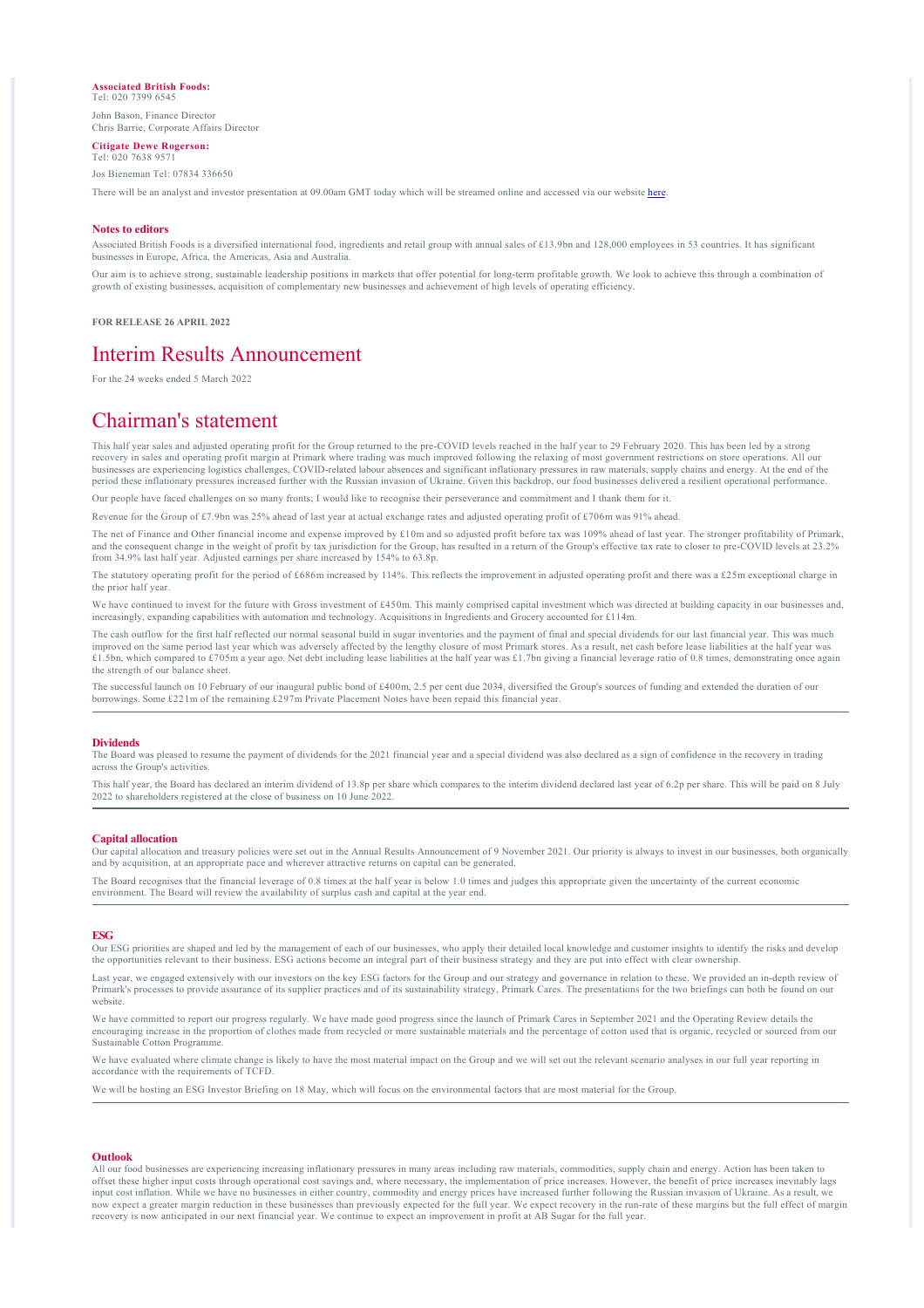In Primark, we have seen a progressive easing of COVID-related restrictions across our markets and an improvement in like-for-like sales is evident in the UK and Ireland. With new store openings, selling space at the end of this financial year will be 10% ahead of the selling space at the end of the 2019 financial year. As a consequence, total sales for Primark in the second half are anticipated to be ahead of the second half of the 2019 financial year, which was pre-COVID. Reflecting further inflationary pressures, we now expect a greater reduction in the second half operating profit margin than previously expected although the full year Primark margin will be some 10%. We still anticipate Primark's adjusted operating profit in the second half will be ahead of the same period last year.

With the recovery in Primark's profitability, we expect the Group's effective tax rate for the full year to be close to that of the half year rate.

We will continue to invest in building the capacity and capabilities of all our businesses.

Notwithstanding the greater inflationary pressures and lower second half margins, we still expect growth in adjusted operating profit for the Group in the second half compared to the same period last year. Our outlook for the year is for significant progress in adjusted operating profit and adjusted earnings per share for the Group.

#### **Michael McLintock**

Chairman

#### Operating review

For the half year, sales and adjusted operating profit for the Group were strongly ahead of the prior half year.

All our businesses have experienced increasing inflationary pressures in many areas including raw materials, commodities, supply chain and energy. We have not seen such a scale of inflation in our major markets in recent times. The Group's devolved business model ensures that our management teams are close to their markets and customers, and they have<br>responded to the challenge. We have been taking increases. However, actions on price inevitably lag input cost inflation and margins in our food businesses declined in the first half as a result. We are focused on recovering these margins but given the extent of the inflation, the full effect is expected in our next financial year.

Despite the inflationary pressures, we have continued to invest in both marketing and new product development in our Grocery brands. Twinings had particular success with the launch of further products in Wellbeing teas, while at Acetum we continue to internationalise the Mazzetti brand. Our Australian bread business Tip Top successfully launched new<br>products into growth markets such as gluten-

AB Sugar delivered further growth in sales and operating profit in the first half. Both Illovo and Azucarera increased their domestic sugar volumes. Over the years we have invested in our capability to produce valuable co-products. In addition to higher sugar prices, higher prices for these co-products, especially bioethanol and electricity, enabled our businesses to more than offset the increase in energy cost in the first half.

ABF Ingredients performed well in the first half. Its capabilities were enhanced in this period by the acquisition of the Fytexia Group. This is an expert life science company, based in<br>France and Italy, which develops act food and feed markets.

Primark sales for the first half were well ahead of last year at constant currency at 64%. All our stores remained open and trading throughout the period except for short periods in Austria and The Netherlands. Operating profit margin recovered strongly and reached 11.7%, in line with pre-COVID levels. This was primarily achieved by the recovery in store sales densities as footfall has increased and customers return to Primark. The effect of inflation on Primark this first half has been broadly mitigated by a reduction in store operating costs and a favourable US dollar exchange rate. With the increasing inflationary pressures and dollar strengthening, we will implement selective price increases across some of our autumn/winter stock while remaining committed to ensuring our price leadership and everyday affordability, which matters so much to customers.

The table below shows the results by segment on a reported basis.

| Revenue  |                |                | Adjusted operating profit |             |                    |
|----------|----------------|----------------|---------------------------|-------------|--------------------|
| 24 weeks | 24 weeks       | 53 weeks       | 24 weeks                  | 24 weeks    | 53 weeks           |
| ended    | ended          | ended          | ended                     | ended       | ended              |
| 5 March  | 27 February    | 18 September   | 5 March                   | 27 February | 18 September       |
|          | 2021           | 2021           | 2022                      | 2021        | 2021               |
|          |                |                |                           |             | fim                |
|          |                |                |                           |             |                    |
| 1,821    | 1,834          | 3,593          | 175                       | 199         | 413                |
| 914      | 763            | 1,650          | 77                        | 66          | 152                |
| 809      | 746            | 1,537          | 15                        | 19          | 44                 |
| 798      | 735            | 1,508          | 63                        | 78          | 151                |
| 4,342    | 4,078          | 8,288          | 330                       | 362         | 760                |
| 3,540    | 2,232          | 5,593          | 414                       | 43          | 321                |
| ۰        | ٠              | $\sim$         |                           |             | (70)               |
| 7,882    | 6,310          | 13,881         | 706                       | 368         | 1,011              |
|          |                |                |                           |             |                    |
| ٠        | $\overline{2}$ | $\overline{2}$ | $- -$                     |             |                    |
| ۰        |                |                | $\sim$                    | ٠           |                    |
| 7,882    | 6,313          | 13,884         | 706                       | 369         | 1,011              |
|          | 2022<br>£m     | fin            | fm                        | £m          | fm<br>(38)<br>(37) |

References to changes in revenue and adjusted operating profit in the following segmental commentary are based on constant currency.

#### **Grocery**

|                              |       |                | Actual   | Constant |
|------------------------------|-------|----------------|----------|----------|
|                              | 2022  | 2021           | currency | currency |
| Revenue £m                   | 1.821 | 834            | $1\%$    | $+2%$    |
| Adjusted operating profit £m | 175   | $\overline{Q}$ | $12\%$   | $-9\%$   |

Revenue in the first half was 2% ahead of last year in the face of a number of challenges: retail volumes returned to more normal levels after the COVID lockdowns last year, operating constraints this year as a result of supply chain disruption and COVID-related absences, and Allied Bakeries exiting the Co-op contract in April last year. Operating profit<br>margin reduced with high levels of inpu increases.

Twinings Ovaltine performed well in this period driven by Ovaltine revenue growth in Switzerland and Germany and some recovery in Thailand. In Twinings, further new product launches of Wellbeing teas more than offset a reduction in the retail sales of other teas from COVID-elevated levels last year.

Allied Bakeries sales were well below the same period last year. Restaurant and take-away trade sales were strong for Westmill. Sales were ahead at Acetum as we continue to internationalise and develop the Mazzetti brand. Patak's, Blue Dragon and Al'Fez performed strongly for AB World Foods but margins here, and at Jordans Dorset Ryvita, reduced with the later phasing of price increases.

ACH revenue growth was driven by the price increases for its vegetable oils implemented over the last year to mitigate the impact of higher commodity costs. Strong bakery ingredient volumes more than offset declines in US retail yeast volumes compared to the COVID-elevated levels during lockdowns. Adjusted operating profit for George Weston Foods in Australia was ahead of last year, despite COVID-related operational challenges in our Tip Top bread and Don KRC meat businesses. Tip Top traded well with successful new product launches into growth markets such as gluten-free bread. In the period we developed our pie business in New Zealand with the acquisition of Dad's Pies, a producer of premium pies.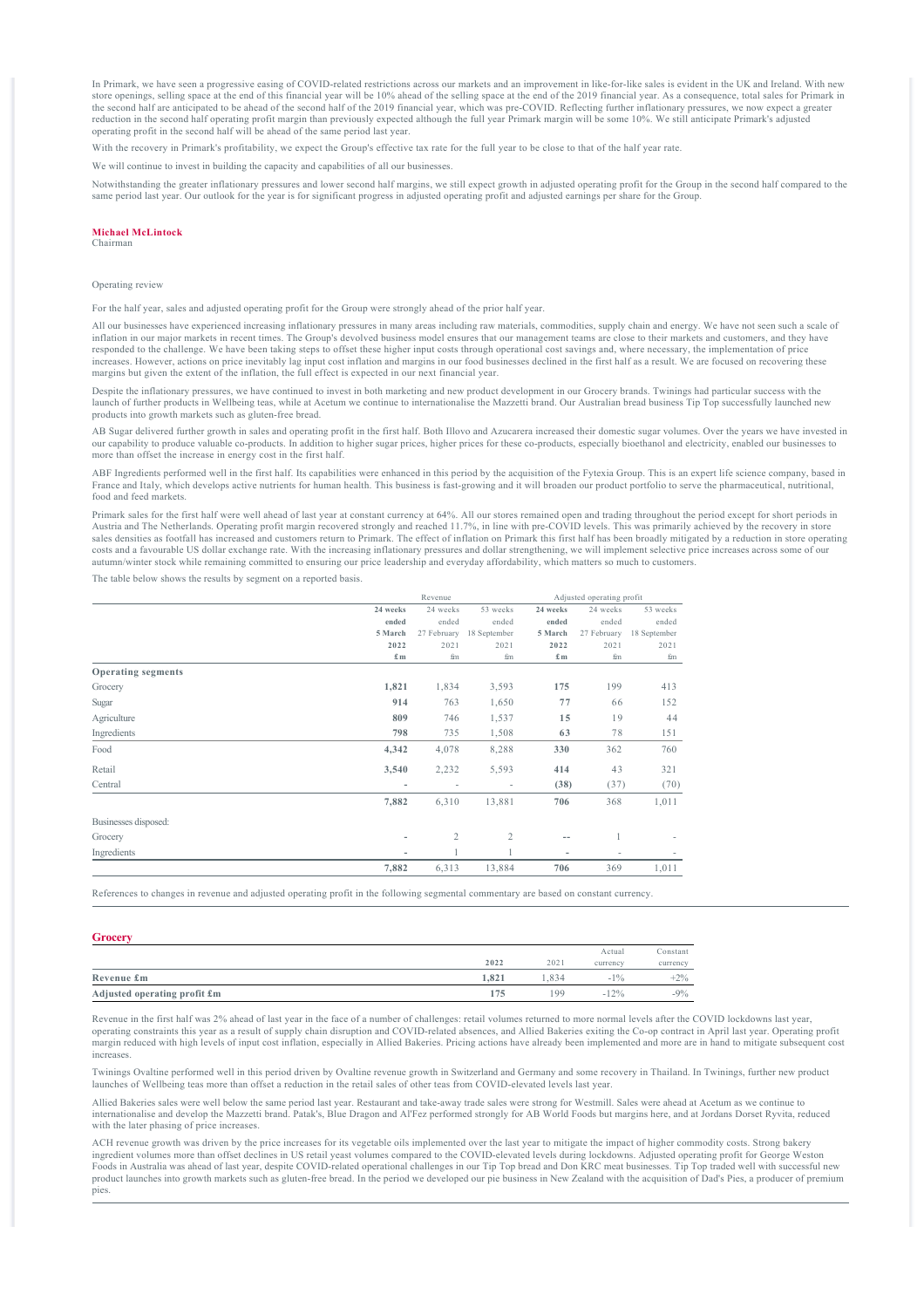| <b>Sugar</b>                 |      |      |          |          |
|------------------------------|------|------|----------|----------|
|                              |      |      | Actual   | Constant |
|                              | 2022 | 2021 | currency | currency |
| Revenue £m                   | 914  | 763  | $+20%$   | $+19%$   |
| Adjusted operating profit £m | 77   | 66   | $+17%$   | $+8%$    |

AB Sugar traded strongly in the first half with revenue driven by both higher domestic sales volumes in Illovo and Azucarera and higher sugar and bioethanol prices. This period is the next step in the recovery of profit with an increase of 8% over last year. All businesses continued to focus on reducing the cost of sugar production through on-going efficiency programmes. These cost savings and the contribution from higher sales prices helped mitigate the effects of significant input cost inflation, particularly energy costs. The margin decline was driven by the start-up costs for our Vivergo bioethanol plant included in this period.

EU sugar prices continued to improve over last year as a result of the continuation of low European sugar stocks. Our UK and Spanish businesses have largely contracted sales for the year at much improved prices compared to last year.

UK sugar production is now expected to be 1.03 million tonnes, compared to 0.9 million tonnes produced in the last campaign, with good growing conditions supporting higher yields and mitigating the reduced growing area. The factories performed well, overcoming early beet logistics issues which delayed the start of the campaign. Energy costs remain at very<br>high levels although substantial forward co for export and from the bioethanol produced from sugar. Re-commissioning of the Vivergo bioethanol plant is well underway.

The performance of Azucarera in Spain improved with higher prices and volumes. Significantly improved sales volumes reflected share recovery in Iberia. Sugar production is expected to be significantly higher than last year, although mostly from lower margin refined raws.

Illovo continued to deliver strong domestic sales in Zambia, Malawi and Tanzania along with a strong contribution from co-products in South Africa. However, there was some disruption to production in Malawi, Eswatini and Mozambique in the period, in large part due to adverse weather. Sugar production for the full year is expected to be broadly in line with last year with earlier season start-ups planned later this year to offset the delays already experienced at the end of the current season. The construction of our new sugar factory in Tanzania has begun.

AB Sugar China trading performance was in line with last year.

#### **Agriculture**

|                              |      |      | Actual   | Constant     |
|------------------------------|------|------|----------|--------------|
|                              | 2022 | 2021 | currency | currency     |
| Revenue £m                   | 809  | 746  | $+8%$    | $+9\%$       |
| Adjusted operating profit £m |      | Q    | $-21%$   | $7\%$<br>- 1 |

Revenue at AB Agri was well ahead of last year in the first half with higher selling prices reflecting commodity and energy cost increases. Profit margins were reduced in the period compared to the first half of the last financial year due to the later phasing of mitigating pricing actions.

In the UK sales of monogastric feed benefited from increased demand while pigs were held longer on farms due to meat processing constraints, but piglet feed demand reduced in response to low pork prices.

Frontier sales benefited from a strong start to the year for certified seed, crop protection and fertiliser with farmers willing to invest in crop inputs due to the strength of agricultural<br>commodity prices. The profit fro end of calendar 2020.

Our business in China traded well with the benefit of a range of new premium products and we successfully opened a new mill in Tongchuan, which makes compound feed for pigs and ruminants.

#### **Ingredients**

|                              |      |      | Actual   | Constant |
|------------------------------|------|------|----------|----------|
|                              | 2022 | 2021 | currency | currency |
| Revenue £m                   | 798  |      | $+9\%$   | $+12%$   |
| Adjusted operating profit £m | 63   | 70   | $-19%$   | 17%      |

Revenue in the first half was 12% ahead of last year driven by volume recoveries in a number of our businesses and the price increases already implemented. However, margins were much lower as significant inflation impacted costs ahead of price actions especially in yeast and bakery ingredients.

AB Mauri revenues were ahead although held back by lower demand for retail yeast and retail bakery ingredients compared to last year when COVID restrictions were driving the popularity of home baking. Adjusted operating profit was impacted by the lag in the recovery of significant commodity input cost inflation and the timing of customer price actions. We continued to invest in capacity and capability. We opened a new facility in São Paulo, Brazil, which incorporates an innovation laboratory and bakery centre. A new specialty<br>yeast plant is entering the final phase of co solutions.

The businesses in ABF Ingredients performed well, with revenue significantly ahead driven by sustained volume recoveries and price increases to compensate for input inflation. AB Enzymes continued to see strong momentum in bakery, food and textiles and our animal feed enzymes performed well in a competitive environment. Abitec, our specialty lipids business, delivered sales growth in pharmaceutical excipients and specialty human nutrition products. Ohly, our yeast extracts business, traded well driven by new products targeted at<br>the attractive meat alternative and hu develops scientifically supported active nutrients for human health. This business is fast-growing, and the acquisition will broaden our product portfolio and enhance our capabilities to serve the pharmaceutical, nutritional, food and feed markets.

#### **Retail**

|                              |       |      | Actual   | Constant |
|------------------------------|-------|------|----------|----------|
|                              | 2022  | 2021 | currency | currency |
| Revenue £m                   | 3,540 |      | $+59%$   | $+64%$   |
| Adjusted operating profit £m | 414   | 43   | $+863%$  | $+781%$  |

All Primark stores were trading at the period end and, with minor exceptions, remained open throughout the half year. This compared to prolonged periods of store closures in the UK and Europe in the first half of last year. As a consequence, sales for the first half were 64% ahead of last year and operating profit margin recovered strongly to 11.7%, broadly in line with pre-COVID levels achieved two years ago.

Like-for-like sales improved compared to the final quarter of our 2021 financial year and for the first half were 10% lower than pre-COVID levels in the same period two years ago.<br>Total sales were 4% lower than pre-COVID l infections in the middle of this half year but subsequently we have seen like-for-like sales pick up strongly in the UK and Ireland. However, recovery has been slower in Continental Europe where some restrictions have persisted for longer and consumer footfall has remained weaker.

Sales in our UK stores were well ahead of last year. Like-for-like sales were 8% below two years ago and have continued to improve after the period end. Stores in retail parks and town centres have outperformed and footfall in destination city centre stores has picked up as more customers return to work, socialise and shop in city centres.

Sales in Continental Europe were also well ahead of last year. Total sales were 3% below two years ago; like-for-like sales were 14% down, offset by a 12% increase in retail selling space.

Our US business traded well. Total sales were 37% ahead of two years ago; like-for-like sales were 1% ahead of two years ago.

We have seen strong sales of luggage and holiday essentials such as swimwear and sandals as customers return to holiday travel. Sales of health and beauty also staged a recovery as customers return to socialising and false eyelashes and nails performed particularly well with demand boosted by promotion on our social media channels. Homewares benefitted from more home entertaining. Customer reaction to our new spring/summer fashion ranges has been very positive. We continued to develop The Edit, our quality investment pieces for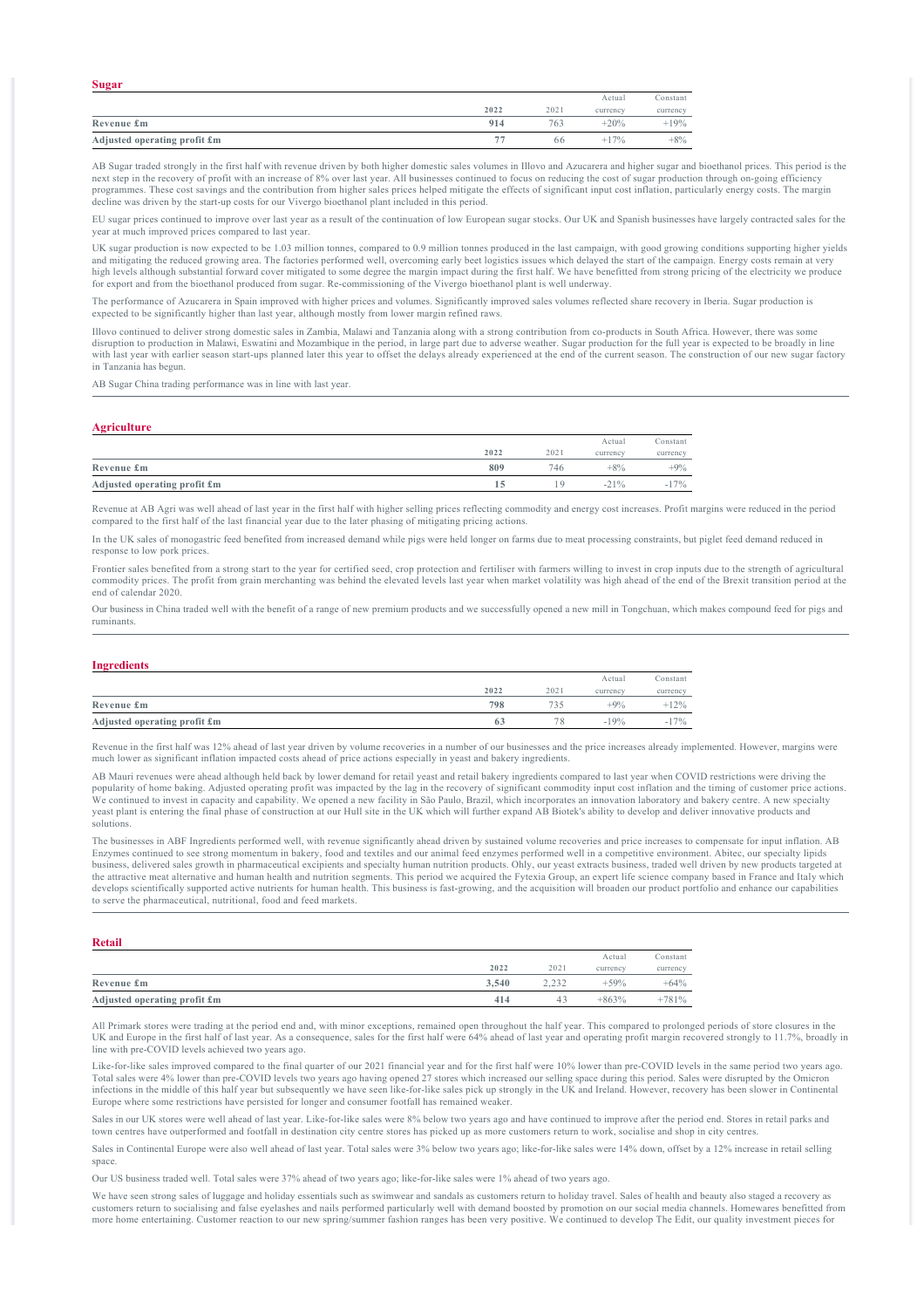women which first launched in the autumn, and The Great Outdoors, our range of high-performance clothing and accessories of which one-third is made from recycled or more sustainably sourced materials.

Operating profit margin of 11.7% in the first half mainly reflected our stores trading for the whole of the period with minor exceptions. In this half year, inflation in raw materials and supply chain costs was broadly mitigated by a favourable US dollar exchange rate and a reduction in store operating costs. Our stock purchases for the second half of the financial and supply chain costs was broadly mit year are already largely committed and we expect some reduction in the second half operating profit margin compared to the first half. We expect Primark's full year margin to be some 10%. With increasing inflationary pressure and dollar strengthening, we will implement selective price increases across some of our autumn/winter stock. However, we are committed to ensuring our price leadership and everyday affordability.

Following the launch last September of the sustainability strategy, Primark Cares, we are developing key performance indicators for the three pillars that will form the basis of ESG reporting in our full year results. We are making progress in a number of key areas, in line with our pledge to make more sustainable choices affordable for all. Some 39% of all clothes sold in the first half were made from recycled or more sustainably sourced materials, a big step-up from 25% for the six months to July 2021. More than half of the clothes we sell are made from cotton and one-third of the cotton in our clothes is now recycled, organic or sourced from the Primark Sustainable Cotton Programme, up from 27% at the launch of Primark Cares. We have now trained some 150,000 farmers in more sustainable farming practices under this Programme, and we are well-placed to reach our target of 160,000 farmers by the end of this calendar year.

|                                                                                                         |            | Six months to Six months to |  |
|---------------------------------------------------------------------------------------------------------|------------|-----------------------------|--|
|                                                                                                         | March 2022 | July 2021                   |  |
| Proportion of clothes made from recycled or more sustainably sourced materials (in unit sales)          | 39%        | 25%                         |  |
| Proportion of cotton that is organic, recycled or sourced from the Primark Sustainable Cotton Programme | 33%        | 27%                         |  |

The disruption experienced in the supply chain in the autumn continued to alleviate. However, we are still experiencing some delays in dispatch at ports of origin and we expect longer shipping times to continue for some time.

The roll-out of the Oracle stock management system across our store estate is now complete and we are making good progress to equip all stores with state-of-the art point of sale terminals.

We are transforming Primark's digital capability. We took a significant step forward with the UK launch earlier this month of our new customer website. The new site showcases many more of our products and allows customers to check stock availability in their chosen store. We have seen good early reaction from customers: in the first two weeks, traffic to<br>the new site doubled with customers view create a wishlist of favourite products enabling more personalised marketing. We will roll out the new website across all our markets by the autumn.

Retail selling space increased by 0.2 million sq ft since the financial year end and at 5 March 2022 we were trading from 402 stores and

17.0 million sq ft of retail space, which compared to 16.5 million sq ft a year ago. Four new stores were opened in the period: Catania in Sicily, Italy, and Vigo, Girona and Cadiz in<br>Spain. In addition, we relocated to la very strong customer response. We expect to add a net total of 0.5 million sq ft of selling space this financial year.

We continue to make good progress in developing the pipeline of new stores to deliver our ambition to grow our store estate to some 530 stores in the next five years. Our growth markets are the US, France, Italy and Iberia. We will deliver a strong programme of store openings in our next financial year with many currently scheduled during the period up to Christmas 2022. We will also enter the new markets of Romania and Slovakia during that financial year, which will be our fifteenth and sixteenth markets. The US will become a major market for us and, in addition to the six new leases already announced, we have signed an additional three: Walden Galleria Buffalo, in upstate New York, Jersey Gardens, Elizabeth New Jersey, and Woodfield Mall, which will become our second store in the Chicago area. We are already planning an extension to our recently opened store in Sawgrass Mills, Florida.

**PRINCIPAL RISKS AND UNCERTAINTIES**

# Managing our risks

#### **Our approach to risk management**

The delivery of our strategic objectives is dependent on effective risk management. There are a number of potential risks and uncertainties which could have a material impact on the Group's performance and could cause actual results to differ materially from expected and historical results. Details of the principal risks facing the Group's businesses at an operational level were included on pages 88 to 94 of the Group's Annual Report and Accounts for the 53 weeks ended 18 September 2021, as part of the Strategic Report.

We have reassessed our principal risks as the world faces the repercussions and impacts of the ongoing geopolitical crisis between Russia and Ukraine; together with the inflationary pressures on raw materials, commodities and energy as economies recover from the impacts of COVID.

In response to the geopolitical uncertainties, our procurement teams have been working closely with suppliers to help them assess their business continuity plans and where<br>appropriate to identify and establish alternative ingredients, such as sunflower oil, which are likely to be in short supply.

Our businesses remain on high alert to the heightened risk of IT security breaches and cyber-based attacks. We continue to invest in monitoring and detection capabilities.

Whilst the majority of the world is emerging from the COVID pandemic, localised restrictions remain a risk, particularly in Asia.

The purchase of merchandise denominated in foreign currencies by Primark is the most material currency transaction risk for the Group, although Primark is now fully bought for this financial year. The crisis in Ukraine has led to significant volatility in FX markets and a general strengthening of the US dollar, and other commodity-independent currencies such as the Australian dollar, versus Sterling and the Euro. The net impact of these moves will likely lead to a small translation gain in the second half of the financial year.

The Group purchases a wide range of commodities, including the consumption of energy, in the ordinary course of business. We constantly monitor the markets in which we operate and manage certain of these exposures with fixed price supply contracts, exchange traded contracts and hedging instruments. The commercial implications of commodity price movements are continuously assessed and, where appropriate, are reflected in the pricing of our products.

The number of employees working from home continues to be high and they are supported by effective collaboration tools with appropriate IT infrastructure and bandwidth. Remote working has increased the exposure to phishing attacks, which together with socially engineered fraud, have become more sophisticated. In response to this we have worked on increasing user awareness and have implemented higher levels of monitoring.

The Group continues to focus on tightly managing cash flow and maintaining a very strong level of liquidity further strengthened by the issuance of ABF's £400m 12-year inaugural public bond in February 2022

#### **Going concern**

After making enquiries, the directors have a reasonable expectation that the Group has adequate resources to continue in operational existence for the foreseeable future. For this reason, they continue to adopt the going concern basis in preparing the Condensed Consolidated Interim Financial Statements. See note 10 to the Condensed Consolidated Interim Financial Statements.

# Condensed consolidated income statement

|                                          |                | 24 weeks    | 24 weeks    | 53 weeks     |
|------------------------------------------|----------------|-------------|-------------|--------------|
|                                          |                | ended       | ended       | ended        |
|                                          |                | 5 March     | 27 February | 18 September |
|                                          |                | 2022        | 2021        | 2021         |
| Continuing operations                    | Note           | $\pounds$ m | fim         | fim          |
| Revenue                                  |                | 7.882       | 6,313       | 13,884       |
| Operating costs before exceptional items |                | (7, 237)    | (5,996)     | (13,008)     |
| Exceptional items                        | $\overline{2}$ | ۰           | (25)        | (151)        |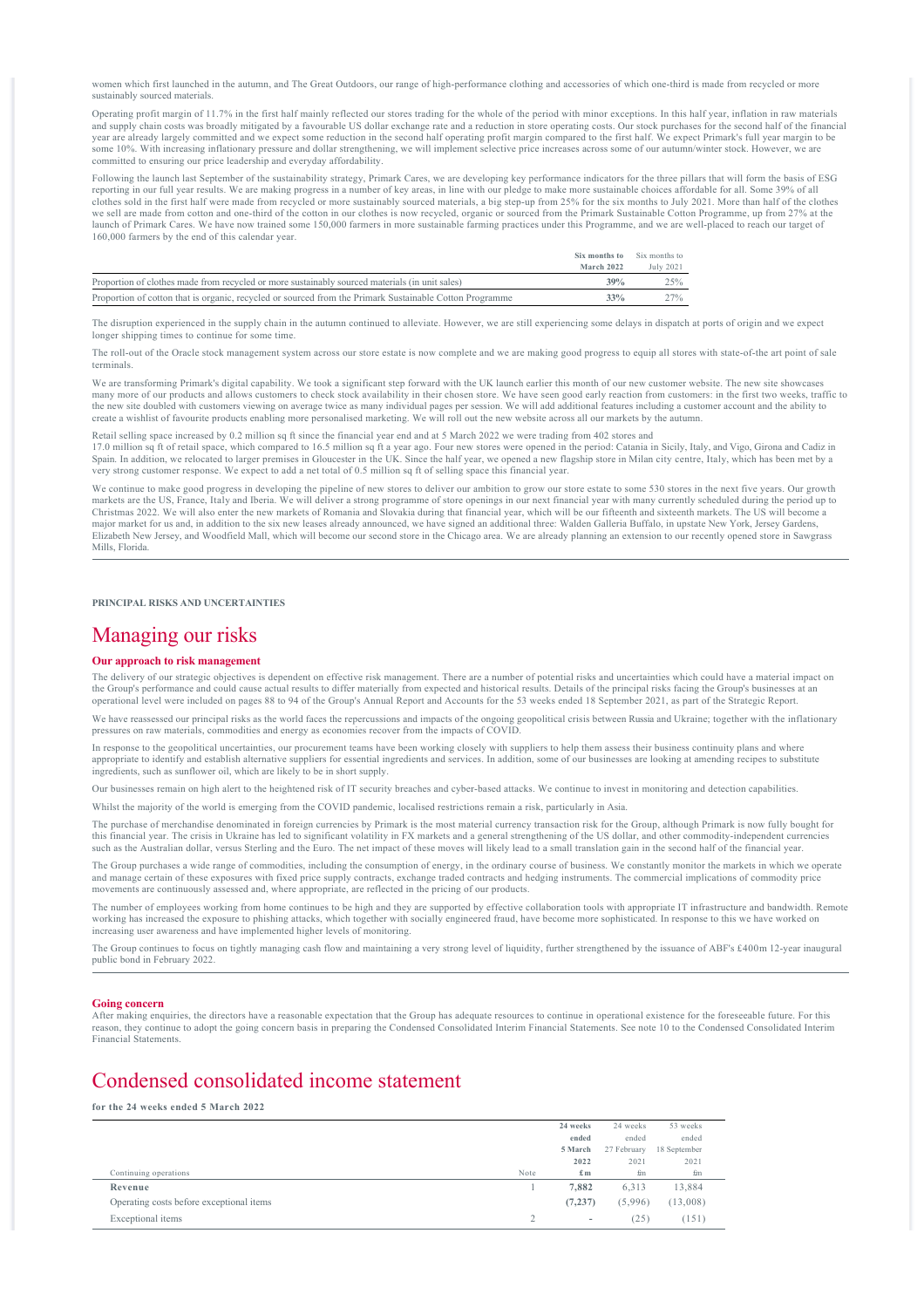|                                                              |                | 645                      | 292            | 725                      |
|--------------------------------------------------------------|----------------|--------------------------|----------------|--------------------------|
| Share of profit after tax from joint ventures and associates |                | 37                       | 26             | 79                       |
| Profits less losses on disposal of non-current assets        |                | $\overline{4}$           | $\overline{2}$ | $\overline{4}$           |
| Operating profit                                             |                | 686                      | 320            | 808                      |
| Adjusted operating profit                                    |                | 706                      | 369            | 1.011                    |
| Profits less losses on disposal of non-current assets        |                | $\overline{4}$           | $\overline{2}$ | $\overline{4}$           |
| Amortisation of non-operating intangibles                    |                | (20)                     | (24)           | (50)                     |
| Acquired inventory fair value adjustments                    |                | ä,                       | (1)            | (3)                      |
| Transaction costs                                            |                | (4)                      | (1)            | (3)                      |
| Exceptional items                                            | $\overline{c}$ | $\overline{\phantom{a}}$ | (25)           | (151)                    |
| Profits less losses on sale and closure of businesses        | 6              | (11)                     | 5              | 20                       |
| Profit before interest                                       |                | 675                      | 325            | 828                      |
| Finance income                                               |                | 6                        | 5              | $\mathbf Q$              |
| Finance expense                                              |                | (50)                     | (52)           | (111)                    |
| Other financial income/(expense)                             |                | $\overline{4}$           | (3)            | (1)                      |
| Profit before taxation                                       |                | 635                      | 275            | 725                      |
| Adjusted profit before taxation                              |                | 666                      | 319            | 908                      |
| Profits less losses on disposal of non-current assets        |                | $\overline{4}$           | $\overline{2}$ | $\overline{4}$           |
| Amortisation of non-operating intangibles                    |                | (20)                     | (24)           | (50)                     |
| Acquired inventory fair value adjustments                    |                | ä,                       | (1)            | (3)                      |
| <b>Transaction</b> costs                                     |                | (4)                      | (1)            | (3)                      |
| Exceptional items                                            | $\overline{2}$ | L.                       | (25)           | (151)                    |
| Profits less losses on sale and closure of businesses        | 6              | (11)                     | 5              | 20                       |
| Taxation UK (excluding tax on exceptional items)             |                | (29)                     | (18)           | (68)                     |
| UK (on exceptional items)                                    |                |                          | $\overline{3}$ | $\overline{\mathcal{L}}$ |
| Overseas (excluding tax on exceptional items)                |                | (122)                    | (90)           | (196)                    |
| Overseas (on exceptional items)                              |                | ÷,                       | $\mathfrak{2}$ | 34                       |
|                                                              | $\overline{3}$ | (151)                    | (103)          | (227)                    |
| Profit for the period                                        |                | 484                      | 172            | 498                      |
|                                                              |                |                          |                |                          |
| <b>Attributable to</b>                                       |                |                          |                |                          |
| Equity shareholders                                          |                | 476                      | 162            | 478                      |
| Non-controlling interests                                    |                | 8                        | 10             | 20                       |
| Profit for the period                                        |                | 484                      | 172            | 498                      |
| Basic and diluted earnings per ordinary share (pence)        | $\overline{4}$ | 60.3                     | 20.5           | 60.5                     |
| Dividends per share paid and proposed for the period (pence) | 5              | 13.8                     | 6.2            | 26.7                     |
| Special dividend per share proposed for the period (pence)   | 5              | nil                      | nil            | 13.8                     |

# Condensed consolidated statement of comprehensive income

|                                                                                        | 24 weeks<br>ended | 24 weeks    | 53 weeks     |
|----------------------------------------------------------------------------------------|-------------------|-------------|--------------|
|                                                                                        |                   | ended       | ended        |
|                                                                                        | 5 March           | 27 February | 18 September |
|                                                                                        | 2022<br>£m        | 2021<br>fm  | 2021         |
| Profit for the period recognised in the income statement                               | 484               | 172         | fin<br>498   |
| Other comprehensive income                                                             |                   |             |              |
| Remeasurements of defined benefit schemes                                              | 300               | 448         | 559          |
| Deferred tax associated with defined benefit schemes                                   | (74)              | (84)        | (144)        |
| Items that will not be reclassified to profit or loss                                  | 226               | 364         | 415          |
| Effect of movements in foreign exchange                                                | 5                 | (335)       | (355)        |
| Net gain on hedge of net investment in foreign subsidiaries                            | 5                 | 11          | 14           |
| Reclassification adjustment for movements in foreign exchange on subsidiaries disposed |                   | (6)         | (6)          |
| Movement in cash flow hedging position                                                 | 72                | (26)        | 39           |
| Deferred tax associated with movement in cash flow hedging position                    | (3)               | (1)         | (14)         |
| Share of other comprehensive income of joint ventures and associates                   | 7                 | (10)        | (10)         |
| Effect of hyperinflationary economies                                                  | 10                | 12          | 18           |
| Items that are or may be subsequently reclassified to profit or loss                   | 96                | (355)       | (314)        |
| Other comprehensive income for the period                                              | 322               | 9           | 101          |
| Total comprehensive income for the period                                              | 806               | 181         | 599          |
| Attributable to                                                                        |                   |             |              |
| Equity shareholders                                                                    | 799               | 177         | 579          |
| Non-controlling interests                                                              | 7                 | 4           | 20           |
| Total comprehensive income for the period                                              | 806               | 181         | 599          |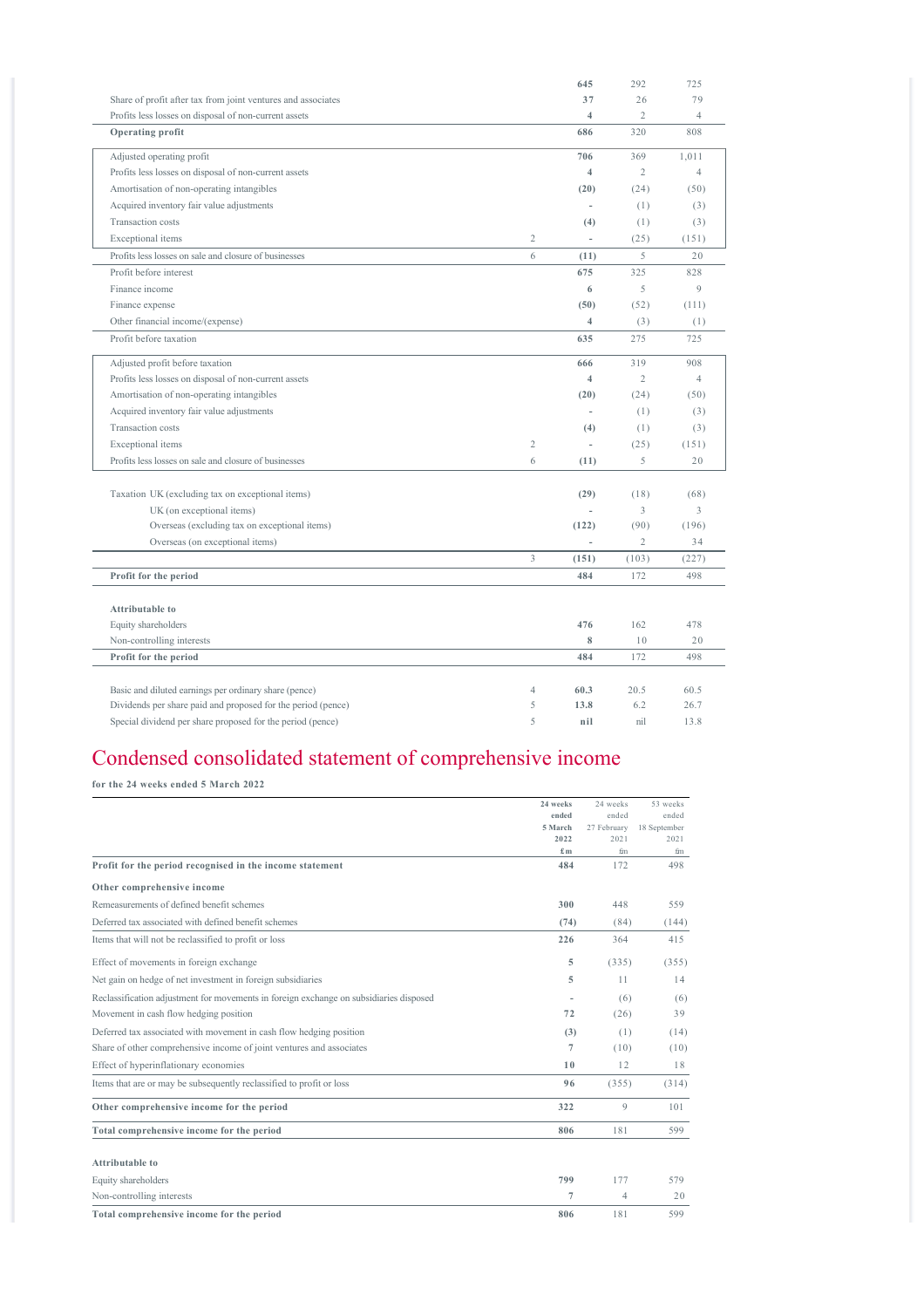# Condensed consolidated balance sheet

**at 5 March 2022**

|                                                  |        |            | 27 February | 18 September |
|--------------------------------------------------|--------|------------|-------------|--------------|
|                                                  | Note   | 2022<br>£m | 2021<br>fin | 2021<br>fm   |
| Non-current assets                               |        |            |             |              |
| Intangible assets                                |        | 1,756      | 1,570       | 1,581        |
| Property, plant and equipment                    |        | 5,308      | 5,417       | 5,286        |
| Right-of-use assets                              |        | 2,511      | 2,772       | 2,649        |
| Investments in joint ventures                    |        | 271        | 256         | 278          |
| Investments in associates                        |        | 69         | 59          | 60           |
| Employee benefits assets                         | 9      | 942        | 531         | 640          |
| Income tax                                       |        | 23         | ÷.          | 23           |
| Deferred tax assets                              |        | 191        | 217         | 218          |
| Other receivables                                |        | 53         | 58          | 55           |
| <b>Total non-current assets</b>                  |        | 11.124     | 10,880      | 10,790       |
| <b>Current</b> assets                            |        |            |             |              |
| Assets classified as held for sale               |        | i,         | ٠           | 13           |
| Inventories                                      |        | 2,525      | 2,596       | 2,151        |
| <b>Biological</b> assets                         |        | 115        | 96          | 85           |
| Trade and other receivables                      |        | 1,507      | 1,381       | 1,367        |
| Derivative assets                                |        | 146        | 64          | 124          |
| Current asset investments                        | $\tau$ | 34         | 33          | 32           |
| Income tax                                       |        | 62         | 13          | 58           |
| Cash and cash equivalents                        | 7      | 2,190      | 1,112       | 2,275        |
| <b>Total current assets</b>                      |        | 6,579      | 5,295       | 6,105        |
| <b>Total assets</b>                              |        | 17,703     | 16,175      | 16,895       |
| <b>Current liabilities</b>                       |        |            |             |              |
| Lease liabilities                                | $\tau$ | (292)      | (290)       | (289)        |
| Loans and overdrafts                             | 7      | (275)      | (213)       | (330)        |
| Trade and other payables                         |        | (2, 466)   | (1, 931)    | (2,386)      |
| Derivative liabilities                           |        | (40)       | (48)        | (34)         |
| Income tax                                       |        | (152)      | (101)       | (172)        |
| Provisions                                       |        | (80)       | (102)       | (71)         |
| <b>Total current liabilities</b>                 |        | (3,305)    | (2,685)     | (3,282)      |
| <b>Non-current liabilities</b>                   |        |            |             |              |
| Lease liabilities                                | $\tau$ | (2, 849)   | (3, 130)    | (2,992)      |
| Loans                                            | 7      | (473)      | (227)       | (76)         |
| Provisions                                       |        | (35)       | (47)        | (31)         |
| Deferred tax liabilities                         |        | (456)      | (300)       | (363)        |
| Employee benefits liabilities                    |        | (145)      | (149)       | (147)        |
| <b>Total non-current liabilities</b>             |        | (3,958)    | (3,853)     | (3,609)      |
| <b>Total liabilities</b>                         |        | (7, 263)   | (6, 538)    | (6, 891)     |
| Net assets                                       |        | 10,440     | 9,637       | 10,004       |
| Equity                                           |        |            |             |              |
| Issued capital                                   |        | 45         | 45          | 45           |
| Other reserves                                   |        | 175        | 175         | 175          |
| Translation reserve                              |        | (16)       | (11)        | (34)         |
| Hedging reserve                                  |        | 61         | ÷           | 43           |
| Retained earnings                                |        | 10,091     | 9,359       | 9,692        |
| Total equity attributable to equity shareholders |        | 10,356     | 9,568       | 9,921        |
| Non-controlling interests                        |        | 84         | 69          | 83           |
| <b>Total equity</b>                              |        | 10,440     | 9,637       | 10,004       |
|                                                  |        |            |             |              |

# Condensed consolidated cash flow statement

|                                                              | Note 24 weeks ended | 24 weeks ended | 53 weeks ended |
|--------------------------------------------------------------|---------------------|----------------|----------------|
|                                                              | 5 March             | 27 February    | 18 September   |
|                                                              | 2022                | 2021           | 2021           |
|                                                              | $\pounds$ m         | fm             | fm             |
| Cash flow from operating activities                          |                     |                |                |
| Profit before taxation                                       | 635                 | 275            | 725            |
| Profits less losses on disposal of non-current assets        | (4)                 | (2)            | (4)            |
| Profits less losses on sale and closure of businesses        | 11                  | (5)            | (20)           |
| <b>Transaction</b> costs                                     | 4                   |                | 3              |
| Finance income                                               | (6)                 | (5)            | (9)            |
| Finance expense                                              | 50                  | 52             | 111            |
| Other financial (income)/expense                             | (4)                 | 3              |                |
| Share of profit after tax from joint ventures and associates | (37)                | (26)           | (79)           |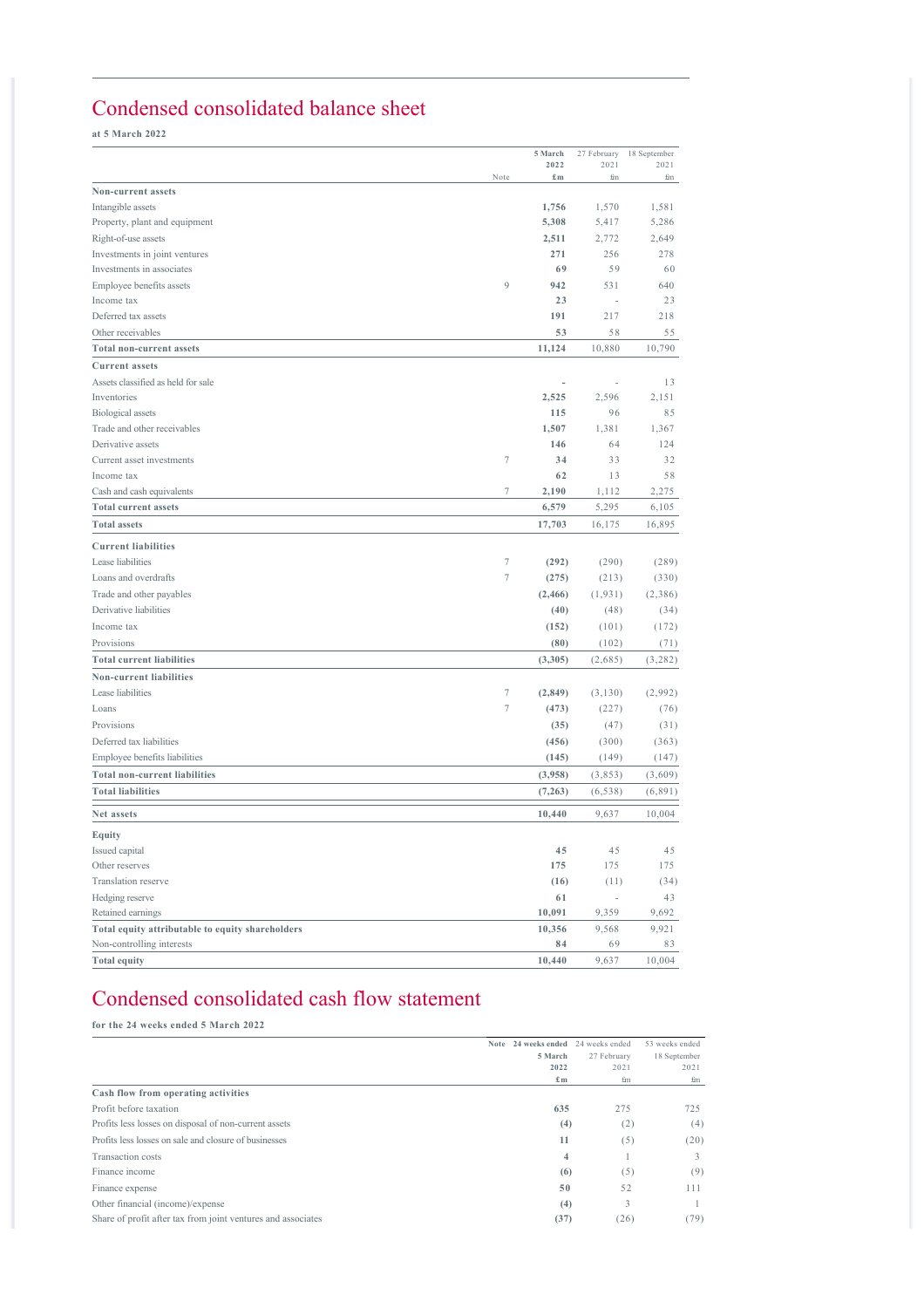| Amortisation                                                                                |                | 33             | 34             | 74             |
|---------------------------------------------------------------------------------------------|----------------|----------------|----------------|----------------|
| Depreciation (including depreciation of right-of-use assets and non-cash lease adjustments) |                | 373            | 409            | 823            |
| Exceptional items                                                                           |                |                | 25             | 151            |
| Acquired inventory fair value adjustments                                                   |                |                | $\mathbf{1}$   | 3              |
| Effect of hyperinflationary economies                                                       |                | $\overline{2}$ | $\overline{c}$ | $\overline{7}$ |
| Net change in the fair value of current biological assets                                   |                | (29)           | (32)           | (12)           |
| Share-based payment expense                                                                 |                | 8              | 8              | 17             |
| Pension costs less contributions                                                            |                | 3              | $\overline{4}$ | $\overline{4}$ |
| Increase in inventories                                                                     |                | (376)          | (565)          | (120)          |
| Increase in receivables                                                                     |                | (122)          | (113)          | (98)           |
| Increase/(decrease) in payables                                                             |                | 46             | (269)          | 175            |
| Purchases less sales of current biological assets                                           |                |                |                | (1)            |
| Increase/(decrease) in provisions                                                           |                | 13             | (16)           | (40)           |
| Cash generated from/(utilised in) operations                                                |                | 600            | (219)          | 1,711          |
| Income taxes paid                                                                           |                | (150)          | (160)          | (298)          |
| Net cash generated from/(utilised in) operating activities                                  |                | 450            | (379)          | 1,413          |
| Cash flow from investing activities                                                         |                |                |                |                |
| Dividends received from joint ventures and associates                                       |                | 45             | 27             | 63             |
| Purchase of property, plant and equipment                                                   |                | (272)          | (263)          | (551)          |
| Purchase of intangibles                                                                     |                | (64)           | (44)           | (76)           |
| Lease incentives received                                                                   |                | 8              | 12             | 10             |
| Sale of property, plant and equipment                                                       |                | 10             | 9              | 21             |
| Purchase of subsidiaries, joint ventures and associates                                     | 6              | (114)          | (39)           | (57)           |
| Sale of subsidiaries, joint ventures and associates                                         | 6              |                | 34             | 34             |
| Purchase of other investments                                                               |                |                | (13)           | (14)           |
| Interest received                                                                           |                | 4              | 6              | 9              |
| Net cash used in investing activities                                                       |                | (383)          | (271)          | (561)          |
| Cash flow from financing activities                                                         |                |                |                |                |
| Dividends paid to non-controlling interests                                                 |                | (6)            | (2)            | (4)            |
| Dividends paid to equity shareholders                                                       | 5              | (271)          | ÷              | (49)           |
| Interest paid                                                                               |                | (48)           | (56)           | (116)          |
| Repayment of lease liabilities                                                              | $\overline{7}$ | (131)          | (131)          | (290)          |
| (Decrease)/increase in short-term loans                                                     | $\overline{7}$ | (80)           | $\overline{4}$ | (10)           |
| Increase/(decrease) in long-term loans                                                      | $\overline{7}$ | 402            |                | (18)           |
| Increase in current asset investments                                                       | $\overline{7}$ | (1)            | (2)            | (2)            |
| Movement from changes in own shares held                                                    |                | (50)           | J.             |                |
| Purchase of shares in subsidiary undertaking from non-controlling interests                 |                | $\sim$         | (23)           | (23)           |
| Net cash used in financing activities                                                       |                | (185)          | (210)          | (512)          |
| Net (decrease)/increase in cash and cash equivalents                                        |                | (118)          | (860)          | 340            |
| Cash and cash equivalents at the beginning of the period                                    |                | 2,189          | 1,909          | 1,909          |
| Effect of movements in foreign exchange                                                     |                | 20             | (23)           | (60)           |
| Cash and cash equivalents at the end of the period                                          | $\overline{7}$ | 2,091          | 1,026          | 2,189          |

# Condensed consolidated statement of changes in equity

|                                                                      |      | Attributable to equity shareholders |                          |                           |           |                          |       |                          |                  |
|----------------------------------------------------------------------|------|-------------------------------------|--------------------------|---------------------------|-----------|--------------------------|-------|--------------------------|------------------|
|                                                                      |      | Issued                              |                          | Other Translation Hedging |           | Retained                 |       | Non-                     | Total            |
|                                                                      |      | capital                             | reserves                 | reserve                   | reserve   | earnings                 |       | Total controlling        | equity           |
| Balance as at 18 September 2021                                      | Note | fin<br>45                           | fin<br>175               | fin<br>(34)               | fin<br>43 | fin<br>9.692             | 9.921 | fm interests fm          | fin<br>83 10,004 |
|                                                                      |      |                                     |                          |                           |           |                          |       |                          |                  |
| Total comprehensive income                                           |      |                                     |                          |                           |           |                          |       |                          |                  |
| Profit for the period recognised in the income statement             |      |                                     |                          |                           |           | 476                      | 476   | 8                        | 484              |
| Remeasurements of defined benefit schemes                            |      |                                     |                          |                           |           | 300                      | 300   | $\sim$                   | 300              |
| Deferred tax associated with defined benefit schemes                 |      |                                     |                          |                           |           | (74)                     | (74)  |                          | (74)             |
| Items that will not be reclassified to profit or loss                |      |                                     |                          |                           |           | 226                      | 226   | $\sim$                   | 226              |
| Effect of movements in foreign exchange                              |      |                                     |                          | 6                         |           |                          | 6     | (1)                      | 5                |
| Net gain on hedge of net investment in foreign subsidiaries          |      |                                     |                          | 5                         |           |                          | 5     |                          | 5                |
| Movement in cash flow hedging position                               |      |                                     |                          |                           | 72        |                          | 72    |                          | 72               |
| Deferred tax associated with movement in cash flow hedging position  |      |                                     |                          | $\overline{a}$            | (3)       | $\sim$                   | (3)   |                          | (3)              |
| Share of other comprehensive income of joint ventures and associates |      |                                     |                          | 7                         |           |                          | 7     |                          | $\overline{7}$   |
| Effect of hyperinflationary economies                                |      | ٠                                   |                          |                           |           | 10                       | 10    | $\overline{\phantom{a}}$ | 10               |
| Items that are or may be reclassified to profit or loss              |      |                                     |                          | 18                        | 69        | 10                       | 97    | (1)                      | 96               |
| Other comprehensive income                                           |      | ٠                                   | $\overline{a}$           | 18                        | 69        | 236                      | 323   | (1)                      | 322              |
| Total comprehensive income                                           |      | $\overline{a}$                      | $\overline{\phantom{0}}$ | 18                        | 69        | 712                      | 799   | $\overline{7}$           | 806              |
| Inventory cash flow hedge movements                                  |      |                                     |                          |                           |           |                          |       |                          |                  |
| Gains transferred to cost of inventory                               |      |                                     |                          |                           | (51)      | $\overline{\phantom{a}}$ | (51)  |                          | (51)             |
| Total inventory cash flow hedge movements                            |      |                                     |                          |                           | (51)      | $\overline{\phantom{a}}$ | (51)  |                          | (51)             |
| <b>Transactions with owners</b>                                      |      |                                     |                          |                           |           |                          |       |                          |                  |
| Dividends paid to equity shareholders                                |      | 5                                   |                          |                           |           | (271)                    | (271) |                          | (271)            |
| Net movement in own shares held                                      |      |                                     |                          |                           |           | (42)                     | (42)  |                          | (42)             |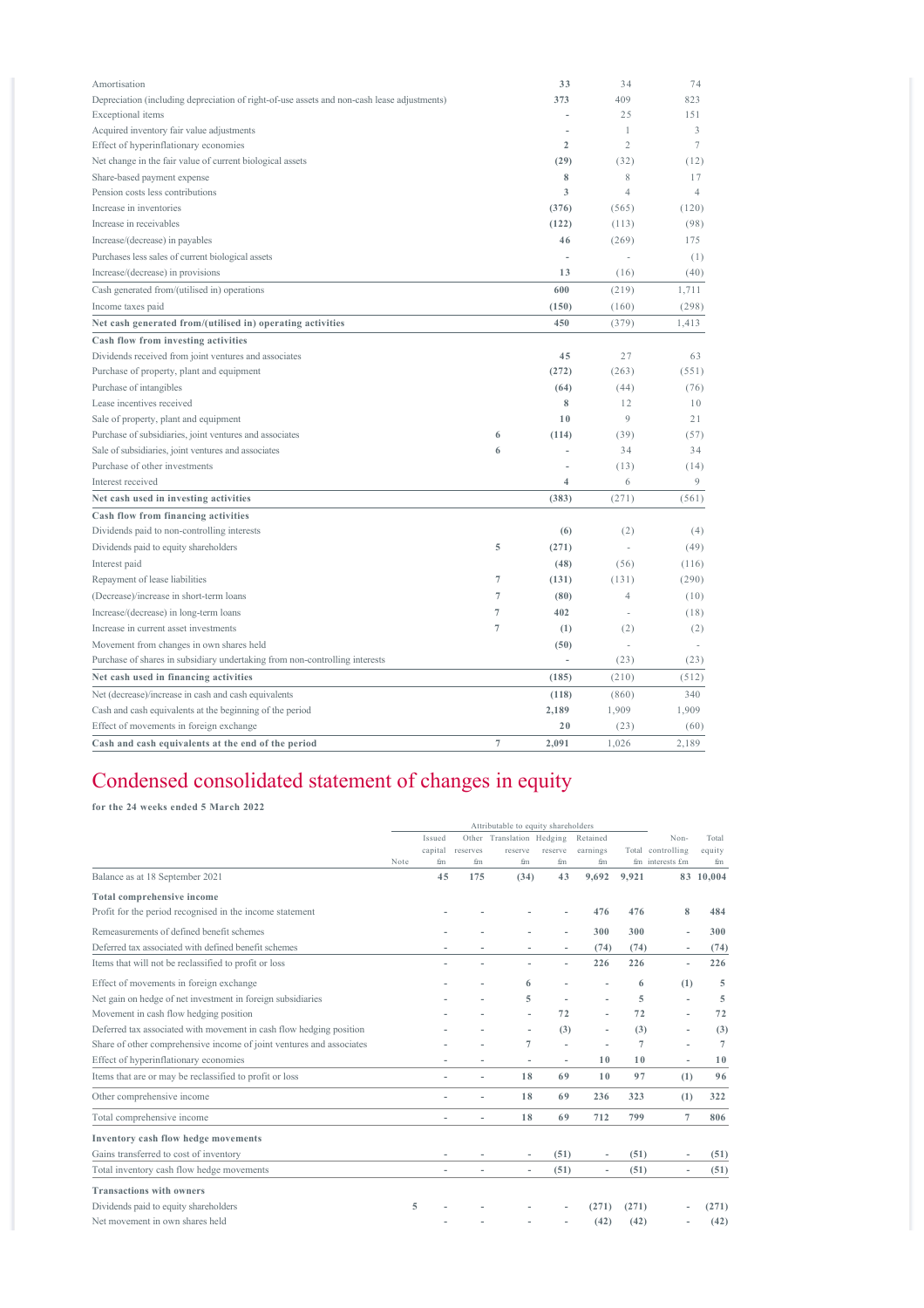| Dividends paid to non-controlling interests                                               |    |     |       |      |                |                | (6)            | (6)       |
|-------------------------------------------------------------------------------------------|----|-----|-------|------|----------------|----------------|----------------|-----------|
| Total transactions with owners                                                            | ÷, | L,  | L,    | L,   | (313)          | (313)          | (6)            | (319)     |
| Balance as at 5 March 2022                                                                | 45 | 175 | (16)  | 61   | 10,091 10,356  |                |                | 84 10,440 |
| Balance as at 12 September 2020                                                           | 45 | 175 | 323   | (7)  | 8,819          | 9,355          | 84             | 9,439     |
| Total comprehensive income                                                                |    |     |       |      |                |                |                |           |
| Profit for the period recognised in the income statement                                  |    |     |       |      | 162            | 162            | 10             | 172       |
| Remeasurements of defined benefit schemes                                                 |    |     |       |      | 448            | 448            |                | 448       |
| Deferred tax associated with defined benefit schemes                                      |    |     |       |      | (84)           | (84)           | ä,             | (84)      |
| Items that will not be reclassified to profit or loss                                     |    |     | ä,    | ÷.   | 364            | 364            | ×.             | 364       |
| Effect of movements in foreign exchange                                                   |    |     | (329) |      |                | (329)          | (6)            | (335)     |
| Net gain on hedge of net investment in foreign subsidiaries                               |    |     | 11    |      |                | 11             |                | 11        |
| Reclassification adjustment for movements in foreign exchange on<br>subsidiaries disposed |    |     | (6)   |      |                | (6)            |                | (6)       |
| Movement in cash flow hedging position                                                    |    |     |       | (26) |                | (26)           |                | (26)      |
| Deferred tax associated with movement in cash flow hedging position                       |    |     |       | (1)  |                | (1)            |                | (1)       |
| Share of other comprehensive income of joint ventures and associates                      |    |     | (10)  |      | ä,             | (10)           |                | (10)      |
| Effect of hyperinflationary economies                                                     |    |     |       |      | 12             | 12             |                | 12        |
| Items that are or may be subsequently reclassified to profit or loss                      |    | ä,  | (334) | (27) | 12             | (349)          | (6)            | (355)     |
| Other comprehensive income                                                                | ä, | ä,  | (334) | (27) | 376            | 15             | (6)            | 9         |
| Total comprehensive income                                                                | ä, |     | (334) | (27) | 538            | 177            | $\overline{4}$ | 181       |
| Inventory cash flow hedge movements                                                       |    |     |       |      |                |                |                |           |
| Losses transferred to cost of inventory                                                   |    |     |       | 34   |                | 34             |                | 34        |
| Total inventory cash flow hedge movements                                                 |    | ٠   | ä,    | 34   | ä,             | 34             | ä,             | 34        |
| <b>Transactions with owners</b>                                                           |    |     |       |      |                |                |                |           |
| Net movement in own shares held                                                           |    |     |       |      | 8              | 8              |                | 8         |
| Dividends paid to non-controlling interests                                               |    |     |       |      |                |                | (2)            | (2)       |
| Acquisition of non-controlling interests                                                  | J. |     | i.    |      | (6)            | (6)            | (17)           | (23)      |
| Total transactions with owners                                                            | i. | ä,  | ä,    | ÷.   | $\overline{2}$ | $\overline{c}$ | (19)           | (17)      |
| Balance as at 27 February 2021                                                            | 45 | 175 | (11)  |      | 9,359          | 9,568          | 69             | 9,637     |

# Condensed consolidated statement of changes in equity (continued)

**for the 24 weeks ended 5 March 2022**

| Note                                                                                      | capital £m | fm                       | Issued Other reserves Translation reserve<br>fm | Hedging<br>reserve £m    | Retained<br>earnings £m | Total<br>fm | Non-controlling<br>interests £m | Total equity<br>fin |
|-------------------------------------------------------------------------------------------|------------|--------------------------|-------------------------------------------------|--------------------------|-------------------------|-------------|---------------------------------|---------------------|
| Balance as at 12 September 2020                                                           | 45         | 175                      | 323                                             | (7)                      | 8.819                   | 9,355       | 84                              | 9.439               |
| Total comprehensive income                                                                |            |                          |                                                 |                          |                         |             |                                 |                     |
| Profit for the period recognised in the income statement                                  |            |                          |                                                 |                          | 478                     | 478         | 20                              | 498                 |
| Remeasurements of defined benefit schemes                                                 |            |                          |                                                 |                          | 559                     | 559         |                                 | 559                 |
| Deferred tax associated with defined benefit schemes                                      | ٠          |                          |                                                 | ٠                        | (144)                   | (144)       | ×.                              | (144)               |
| Items that will not be reclassified to profit or loss                                     |            |                          |                                                 |                          | 415                     | 415         |                                 | 415                 |
| Effect of movements in foreign exchange                                                   |            |                          | (355)                                           |                          |                         | (355)       |                                 | (355)               |
| Net gain on hedge of net investment in foreign subsidiaries                               |            |                          | 14                                              |                          |                         | 14          |                                 | 14                  |
| Reclassification adjustment for movements in foreign exchange on<br>subsidiaries disposed |            |                          | (6)                                             |                          |                         | (6)         |                                 | (6)                 |
| Movement in cash flow hedging position                                                    |            |                          | ×.                                              | 39                       |                         | 39          |                                 | 39                  |
| Deferred tax associated with movement in cash flow hedging position                       |            |                          |                                                 | (14)                     |                         | (14)        |                                 | (14)                |
| Share of other comprehensive income of joint ventures and associates                      |            |                          | (10)                                            |                          |                         | (10)        |                                 | (10)                |
| Effect of hyperinflationary economies                                                     |            |                          | ٠                                               | $\overline{\phantom{a}}$ | 18                      | 18          | ÷.                              | 18                  |
| Items that are or may be subsequently reclassified to profit or loss                      |            |                          | (357)                                           | 25                       | 18                      | (314)       | ٠                               | (314)               |
| Other comprehensive income                                                                |            | ×,                       | (357)                                           | 25                       | 433                     | 101         |                                 | 101                 |
| Total comprehensive income                                                                | ٠          | $\overline{\phantom{a}}$ | (357)                                           | 25                       | 911                     | 579         | 20                              | 599                 |
| Inventory cash flow hedge movements                                                       |            |                          |                                                 |                          |                         |             |                                 |                     |
| Losses transferred to cost of inventory                                                   |            |                          |                                                 | 25                       |                         | 25          | $\sim$                          | 25                  |
| Total inventory cash flow hedge movements                                                 | ٠          | $\sim$                   | ×.                                              | 25                       | à,                      | 25          | $\sim$                          | 25                  |
|                                                                                           |            |                          |                                                 |                          |                         |             |                                 |                     |

**Transactions with owners**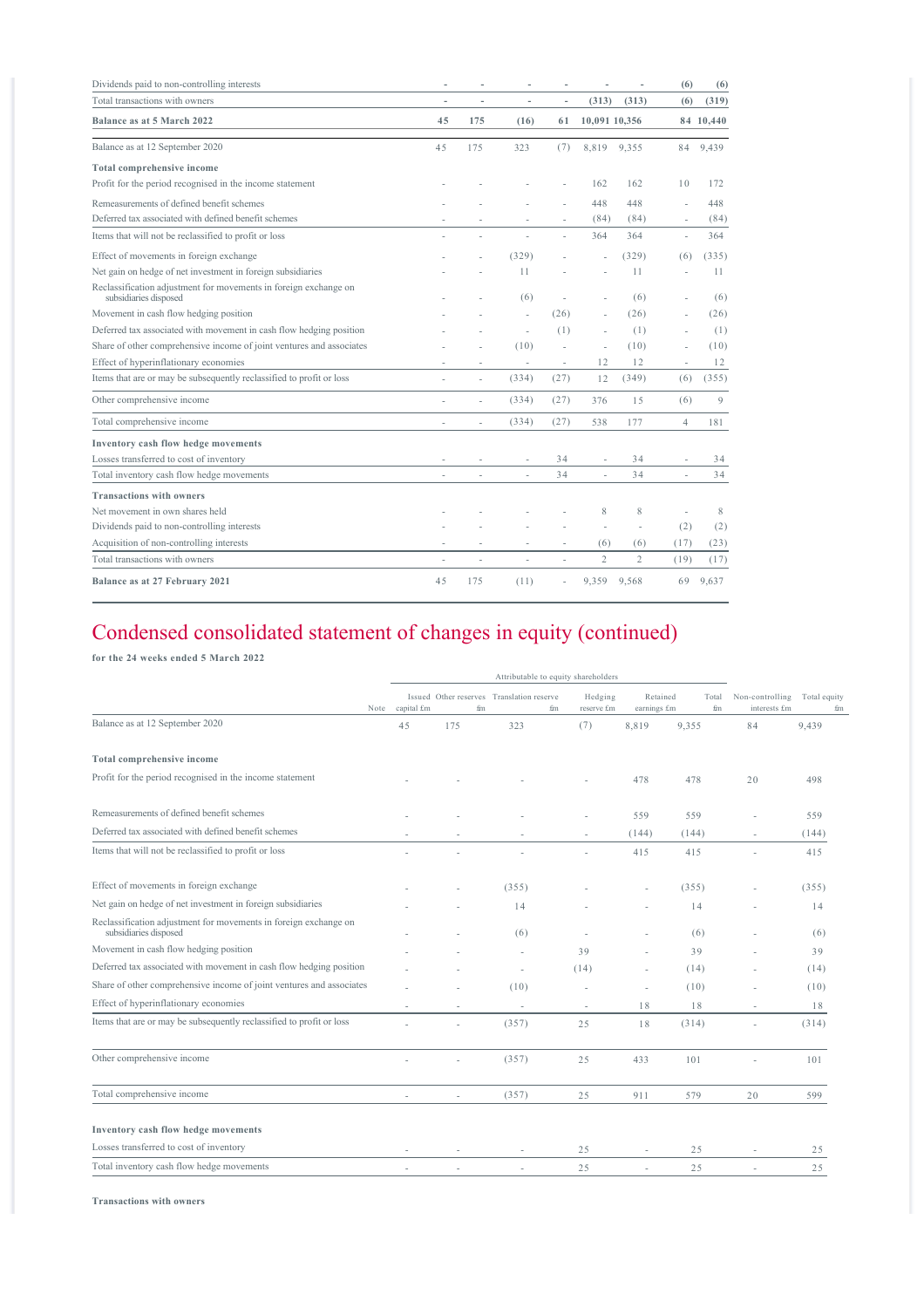| Dividends paid to equity<br>shareholders    | . .                      |        |        | $\sim$ | (49)   | (49)  | ٠    | (49)   |
|---------------------------------------------|--------------------------|--------|--------|--------|--------|-------|------|--------|
| Net movement in own shares held             | . .                      |        |        | $\sim$ |        |       | ٠    |        |
| Dividends paid to non-controlling interests | ۰.                       | $\sim$ | $\sim$ | $\sim$ | $\sim$ |       | (4)  | (4)    |
| Acquisition of non-controlling interests    | $\overline{\phantom{a}}$ | $\sim$ |        | ٠      | (6)    | (6)   | (17) | (23)   |
| Total transactions with owners              | ٠.                       | $\sim$ | $\sim$ | $\sim$ | (38)   | (38)  | (21) | (59)   |
| Balance as at 18 September 2021             | 45                       | 175    | (34)   | 43     | 9,692  | 9,921 | 83   | 10,004 |

#### **1. Operating segments**

The Group has five operating segments. These are the Group's operating divisions, based on the management and internal reporting structure, which combine businesses with common The Group has five operating segments. These characteristics, primarily in respect of the type of products offered by each business, but also the production processes involved and the manner of the distribution and sale of goods. The Board is the chief operating decision-maker.

Inter-segment pricing is determined on an arm's length basis. Segment result is adjusted operating profit, as shown on the face of the consolidated income statement. Segment assets<br>comprise all non-current assets except em tax assets. Segment liabilities comprise trade and other payables, derivative liabilities, provisions and lease liabilities.

Segment results, assets and liabilities include items directly attributable to a segment as well as those that can be allocated on a reasonable basis. Unallocated items comprise mainly corporate assets and expenses, cash, borrowings, employee benefits balances and current and deferred tax balances.

Segment non-current asset additions are the total cost incurred during the period to acquire segment assets that are expected to be used for more than one year, comprising property, plant and equipment, right-of-use assets, operating intangibles and biological assets.

Businesses disposed are shown separately and comparatives have been re-presented for businesses sold or closed during the period.

The Group is comprised of the following operating segments:

#### **Grocery**

The manufacture of grocery products, including hot beverages, sugar and sweeteners, vegetable oils, balsamic vinegars, bread and baked goods, cereals, ethnic foods, and meat products, which are sold to retail, wholesale and foodservice businesses.

#### **Sugar**

The growing and processing of sugar beet and sugar cane for sale to industrial users and to Silver Spoon, which is included in the Grocery segment.

**Agriculture** The manufacture of animal feeds and the provision of other products for the agriculture sector.

### **Ingredients**

The manufacture of bakers' yeast, bakery ingredients, enzymes, lipids, yeast extracts and cereal specialities.

#### **Retail**

Buying and merchandising value clothing and accessories through the Primark and Penneys retail chains.

#### **Geographical information**

In addition to the required disclosure for operating segments, disclosure is also given of certain geographical information about the Group's operations, based on the geographical groupings: United Kingdom; Europe & Africa; The Americas; and Asia Pacific.

Revenues are shown by reference to the geographical location of customers. Profits are shown by reference to the geographical location of the businesses. Segment assets are based on the geographical location of the assets.

|                           |                          | Revenue        |                          |            | Adjusted operating profit |              |
|---------------------------|--------------------------|----------------|--------------------------|------------|---------------------------|--------------|
|                           | 24 weeks                 | 24 weeks       | 53 weeks                 | 24 weeks   | 24 weeks                  | 53 weeks     |
|                           | ended                    | ended          | ended                    | ended      | ended                     | ended        |
|                           | 5 March                  | 27 February    | 18 September             | 5 March    | 27 February               | 18 September |
|                           | 2022<br>£m               | 2021<br>fm     | 2021<br>fin              | 2022<br>£m | 2021<br>fm                | 2021<br>fin  |
| <b>Operating segments</b> |                          |                |                          |            |                           |              |
| Grocery                   | 1,821                    | 1,834          | 3,593                    | 175        | 199                       | 413          |
| Sugar                     | 914                      | 763            | 1,650                    | 77         | 66                        | 152          |
| Agriculture               | 809                      | 746            | 1,537                    | 15         | 19                        | 44           |
| Ingredients               | 798                      | 735            | 1,508                    | 63         | 78                        | 151          |
| Food                      | 4,342                    | 4,078          | 8,288                    | 330        | 362                       | 760          |
| Retail                    | 3,540                    | 2,232          | 5,593                    | 414        | 43                        | 321          |
| Central                   | $\overline{\phantom{a}}$ |                | $\overline{\phantom{a}}$ | (38)       | (37)                      | (70)         |
|                           | 7,882                    | 6,310          | 13,881                   | 706        | 368                       | 1,011        |
| Businesses disposed:      |                          |                |                          |            |                           |              |
| Grocery                   | ٠                        | $\overline{c}$ | $\overline{2}$           |            | 1                         |              |
| Ingredients               |                          |                | 1                        |            |                           |              |
|                           | 7,882                    | 6,313          | 13,884                   | 706        | 369                       | 1,011        |
| Geographical information  |                          |                |                          |            |                           |              |
| United Kingdom            | 2,951                    | 2,186          | 4,982                    | 288        | 99                        | 293          |
| Europe & Africa           | 2,902                    | 2,180          | 4,944                    | 255        | 69                        | 302          |
| The Americas              | 919                      | 801            | 1,678                    | 107        | 130                       | 259          |
| Asia Pacific              | 1,110                    | 1,143          | 2,277                    | 56         | 70                        | 157          |
|                           | 7,882                    | 6,310          | 13,881                   | 706        | 368                       | 1,011        |
| Businesses disposed:      |                          |                |                          |            |                           |              |
| Asia Pacific              |                          | 3              | 3                        |            | $\mathbf{1}$              |              |
|                           | 7,882                    | 6,313          | 13,884                   | 706        | 369                       | 1,011        |

#### **Operating segments for the 24 weeks ended 5 March 2022**

|                                             | Grocery | Sugar | Agriculture | Ingredients | Retail | Central | Total       |
|---------------------------------------------|---------|-------|-------------|-------------|--------|---------|-------------|
|                                             | £m      | £m    | £m          | £m          | £m     | £m      | $\pounds$ m |
| Revenue from continuing businesses          | 1.822   | 950   | 810         | 878         | 3.540  | (118)   | 7,882       |
| Internal revenue                            |         | (36)  |             | (80)        | -      | 118     |             |
| External revenue from continuing businesses | 1.821   | 914   | 809         | 798         | 3.540  |         | 7.882       |
| Revenue from external customers             | 1.821   | 914   | 809         | 798         | 3.540  |         | 7.882       |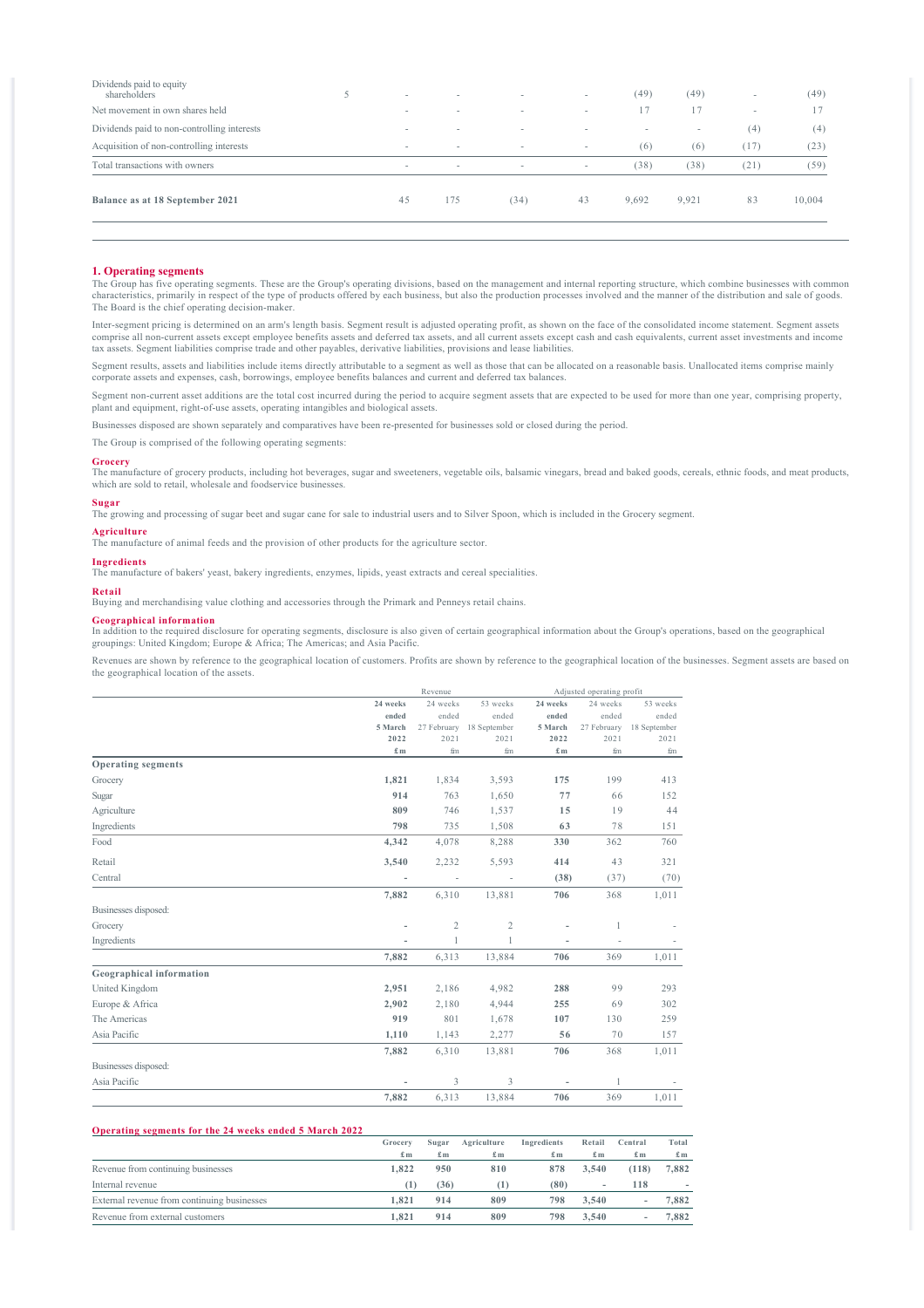| Adjusted operating profit before joint ventures and associates                                        | 150                      | 75                       | 13             | 54     | 414            | (38)                     | 668                   |
|-------------------------------------------------------------------------------------------------------|--------------------------|--------------------------|----------------|--------|----------------|--------------------------|-----------------------|
| Share of profit after tax from joint ventures and associates                                          | 25                       | $\overline{2}$           | $\overline{2}$ | 9      | ÷,             |                          | 38                    |
| Adjusted operating profit                                                                             | 175                      | 77                       | 15             | 63     | 414            | (38)                     | 706                   |
| Profits less losses on disposal of non-current assets                                                 | 3                        | ٠                        |                | $\sim$ |                | 1                        | $\overline{4}$        |
| Amortisation of non-operating intangibles                                                             | (15)                     |                          |                | (5)    |                | ٠                        | (20)                  |
| <b>Transaction</b> costs                                                                              | (1)                      |                          | $\overline{a}$ | (3)    |                |                          | (4)                   |
| Profits less losses on sale and closure of businesses                                                 | $\overline{\phantom{a}}$ | $\overline{\phantom{a}}$ | ٠              | (11)   | $\overline{a}$ | $\overline{\phantom{a}}$ | (11)                  |
| Profit before interest                                                                                | 162                      | 77                       | 15             | 44     | 414            | (37)                     | 675                   |
| Finance income                                                                                        |                          |                          |                |        |                | 6                        | 6                     |
| Finance expense                                                                                       | (1)                      | (1)                      |                | ٠      | (35)           | (13)                     | (50)                  |
| Other financial income                                                                                |                          |                          |                |        |                | $\overline{\mathbf{4}}$  | $\boldsymbol{\Delta}$ |
| Taxation                                                                                              |                          |                          |                |        |                | (151)                    | (151)                 |
| Profit for the period                                                                                 | 161                      | 76                       | 15             | 44     | 379            | (191)                    | 484                   |
| Segment assets (excluding joint ventures and associates)                                              | 2,611                    | 2,099                    | 519            | 1,722  | 6,805          | 165                      | 13,921                |
| Investments in joint ventures and associates                                                          | 37                       | 32                       | 141            | 130    |                | $\overline{a}$           | 340                   |
| <b>Segment</b> assets                                                                                 | 2,648                    | 2,131                    | 660            | 1,852  | 6,805          | 165                      | 14,261                |
| Cash and cash equivalents                                                                             |                          |                          |                |        |                | 2,190                    | 2,190                 |
| Current asset investments                                                                             |                          |                          |                |        |                | 34                       | 34                    |
| Income tax                                                                                            |                          |                          |                |        |                | 85                       | 85                    |
| Deferred tax assets                                                                                   |                          |                          |                |        |                | 191                      | 191                   |
| Employee benefits assets                                                                              |                          |                          |                |        |                | 942                      | 942                   |
| <b>Segment liabilities</b>                                                                            | (649)                    | (461)                    | (177)          | (349)  | (3,906)        | (220)                    | (5, 762)              |
| Loans and overdrafts                                                                                  |                          |                          |                |        |                | (748)                    | (748)                 |
| Income tax                                                                                            |                          |                          |                |        |                | (152)                    | (152)                 |
| Deferred tax liabilities                                                                              |                          |                          |                |        |                | (456)                    | (456)                 |
| Employee benefits liabilities                                                                         |                          |                          |                |        |                | (145)                    | (145)                 |
| Net assets                                                                                            | 1,999                    | 1,670                    | 483            | 1,503  | 2,899          | 1,886                    | 10,440                |
| Non-current asset additions                                                                           | 55                       | 120                      | 14             | 73     | 142            | $\mathbf{1}$             | 405                   |
| Depreciation and non-cash lease adjustments                                                           | (52)                     | (42)                     | (8)            | (26)   | (240)          | (5)                      | (373)                 |
| Amortisation                                                                                          | (20)                     | (1)                      | (1)            | (6)    | (5)            | $\overline{\phantom{a}}$ | (33)                  |
| Impairment of property, plant, equipment and right-of-use assets on sale<br>and closure of businesses |                          |                          |                | (11)   |                |                          | (11)                  |

#### **Operating segments for the 24 weeks ended 27 February 2021**

|                                                                | Grocery<br>fm  | Sugar<br>fim             | Agriculture<br>fm        | Ingredients<br>fin       | Retail<br>fin            | Central<br>fm            | Total<br>fin   |
|----------------------------------------------------------------|----------------|--------------------------|--------------------------|--------------------------|--------------------------|--------------------------|----------------|
| Revenue from continuing businesses                             | 1,835          | 798                      | 747                      | 825                      | 2,232                    | (127)                    | 6,310          |
| Internal revenue                                               | (1)            | (35)                     | (1)                      | (90)                     | ä,                       | 127                      |                |
| External revenue from continuing businesses                    | 1,834          | 763                      | 746                      | 735                      | 2,232                    | Ĭ.                       | 6,310          |
| Businesses disposed                                            | $\overline{2}$ |                          |                          | $\mathbf{1}$             |                          | ×,                       | 3              |
| Revenue from external customers                                | 1,836          | 763                      | 746                      | 736                      | 2,232                    | ä,                       | 6,313          |
| Adjusted operating profit before joint ventures and associates | 186            | 64                       | 16                       | 69                       | 43                       | (37)                     | 341            |
| Share of profit after tax from joint ventures and associates   | 13             | $\mathfrak{2}$           | 3                        | 9                        |                          | J.                       | 27             |
| Businesses disposed                                            | $\mathbf{1}$   | $\overline{\phantom{a}}$ | $\overline{\phantom{a}}$ | $\overline{\phantom{a}}$ | $\overline{\phantom{a}}$ | $\overline{\phantom{a}}$ | $\mathbf{1}$   |
| Adjusted operating profit                                      | 200            | 66                       | 19                       | 78                       | 43                       | (37)                     | 369            |
| Profits less losses on disposal of non-current assets          | $\mathbf{1}$   | ä,                       | L,                       | $\mathbf{1}$             | J.                       | ä,                       | $\overline{2}$ |
| Amortisation of non-operating intangibles                      | (20)           |                          | (1)                      | (3)                      |                          | ä,                       | (24)           |
| Acquired inventory fair value adjustments                      | (1)            |                          |                          | ä,                       |                          |                          | (1)            |
| <b>Transaction</b> costs                                       |                |                          |                          | (1)                      |                          | J.                       | (1)            |
| Exceptional items                                              |                |                          |                          | ä,                       | (21)                     | (4)                      | (25)           |
| Profits less losses on sale and closure of businesses          |                | i.                       | i.                       | 5                        | $\overline{\phantom{a}}$ | ٠                        | 5              |
| Profit before interest                                         | 180            | 66                       | 18                       | 80                       | 22                       | (41)                     | 325            |
| Finance income                                                 |                |                          |                          |                          |                          | 5                        | 5              |
| Finance expense                                                |                | (1)                      |                          |                          | (37)                     | (14)                     | (52)           |
| Other financial expense                                        |                |                          |                          |                          |                          | (3)                      | (3)            |
| Taxation                                                       |                |                          |                          |                          |                          | (103)                    | (103)          |
| Profit for the period                                          | 180            | 65                       | 18                       | 80                       | (15)                     | (156)                    | 172            |
| Segment assets (excluding joint ventures and associates)       | 2,585          | 1,925                    | 466                      | 1,394                    | 7,417                    | 167                      | 13,954         |
| Investments in joint ventures and associates                   | 36             | 27                       | 139                      | 113                      | $\overline{\phantom{a}}$ | ä,                       | 315            |
| <b>Segment assets</b>                                          | 2,621          | 1,952                    | 605                      | 1,507                    | 7,417                    | 167                      | 14,269         |
| Cash and cash equivalents                                      |                |                          |                          |                          |                          | 1,112                    | 1,112          |
| Current asset investments                                      |                |                          |                          |                          |                          | 33                       | 33             |
| Income tax                                                     |                |                          |                          |                          |                          | 13                       | 13             |
| Deferred tax assets                                            |                |                          |                          |                          |                          | 217                      | 217            |
| Employee benefits assets                                       |                |                          |                          |                          |                          | 531                      | 531            |
| <b>Segment liabilities</b>                                     | (609)          | (334)                    | (153)                    |                          | $(302)$ $(3,924)$        | (226)                    | (5, 548)       |
| Loans and overdrafts                                           |                |                          |                          |                          |                          | (440)                    | (440)          |
| Income tax                                                     |                |                          |                          |                          |                          | (101)                    | (101)          |
| Deferred tax liabilities                                       |                |                          |                          |                          |                          | (300)                    | (300)          |
| Employee benefits liabilities                                  |                |                          |                          |                          |                          | (149)                    | (149)          |
| Net assets                                                     | 2,012          | 1,618                    | 452                      | 1,205                    | 3,493                    | 857                      | 9,637          |
| Non-current asset additions                                    | 44             | 50                       | 10                       | 59                       | 162                      | 8                        | 333            |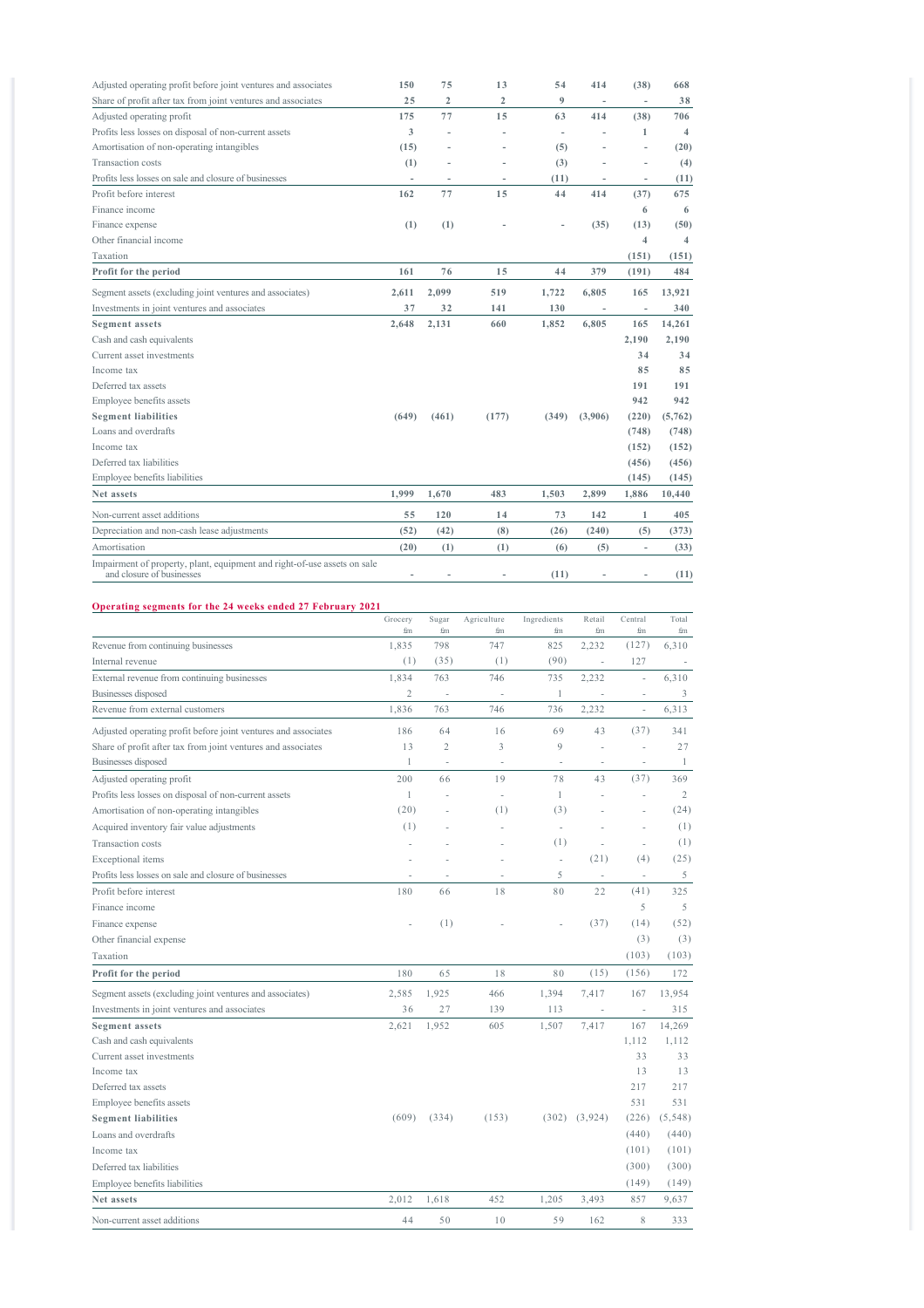| Depreciation and non-cash lease adjustments | 56) | (47) | (8) | (27) |     | $(266)$ $(5)$ $(409)$ |              |
|---------------------------------------------|-----|------|-----|------|-----|-----------------------|--------------|
| Amortisation                                | 24) |      |     | (4)  | (2) |                       | $(1)$ $(34)$ |

## **Operating segments for the 53 weeks ended 18 September 2021**

|                                                                                                                   | Grocery<br>fin | Sugar<br>fm              | Agriculture<br>fin | Ingredients  | Retail<br>fm      | Central<br>fim | Total<br>fin   |
|-------------------------------------------------------------------------------------------------------------------|----------------|--------------------------|--------------------|--------------|-------------------|----------------|----------------|
| Revenue from continuing businesses                                                                                | 3,594          | 1,714                    | 1,539              | fin<br>1,687 | 5,593             | (246)          | 13.881         |
| Internal revenue                                                                                                  | (1)            | (64)                     | (2)                | (179)        | ÷,                | 246            |                |
| External revenue from continuing businesses                                                                       | 3,593          | 1,650                    | 1,537              | 1,508        | 5,593             | ÷,             | 13,881         |
| Businesses disposed                                                                                               | $\overline{2}$ | ä,                       | à,                 | $\mathbf{1}$ | ä,                | ä,             | 3              |
| Revenue from external customers                                                                                   | 3,595          | 1,650                    | 1,537              | 1,509        | 5,593             | ä,             | 13,884         |
| Adjusted operating profit before joint ventures and associates                                                    | 364            | 149                      | 31                 | 134          | 321               | (70)           | 929            |
| Share of profit after tax from joint ventures and associates                                                      | 49             | $\overline{\mathcal{E}}$ | 13                 | 17           | ä,                | L.             | 82             |
| Adjusted operating profit                                                                                         | 413            | 152                      | 44                 | 151          | 321               | (70)           | 1,011          |
| Profits less losses on disposal of non-current assets                                                             | $\overline{2}$ | $\mathbf{1}$             | J.                 | $\mathbf{1}$ |                   | L,             | $\overline{4}$ |
| Amortisation of non-operating intangibles                                                                         | (41)           |                          | (2)                | (7)          |                   | ä,             | (50)           |
| Acquired inventory fair value adjustments                                                                         | (3)            |                          | Î.                 | ÷.           |                   | ä,             | (3)            |
| Transaction costs                                                                                                 |                |                          |                    | (2)          | J.                | (1)            | (3)            |
| Exceptional items                                                                                                 |                | (141)                    |                    | J.           | (6)               | (4)            | (151)          |
| Profits less losses on sale and closure of businesses                                                             |                | ä,                       | J.                 | 19           | ÷,                | $\mathbf{1}$   | 20             |
| Profit before interest                                                                                            | 371            | 12                       | 42                 | 162          | 315               | (74)           | 828            |
| Finance income                                                                                                    |                |                          |                    |              |                   | 9              | 9              |
| Finance expense                                                                                                   | (1)            | (2)                      |                    | (1)          | (80)              | (27)           | (111)          |
| Other financial expense                                                                                           |                |                          |                    |              |                   | (1)            | (1)            |
| Taxation                                                                                                          |                |                          |                    |              |                   | (227)          | (227)          |
| Profit for the period                                                                                             | 370            | 10                       | 42                 | 161          | 235               | (320)          | 498            |
| Segment assets (excluding joint ventures and associates)                                                          | 2,541          | 1.776                    | 441                | 1,480        | 6,919             | 154            | 13,311         |
| Investments in joint ventures and associates                                                                      | 53             | 28                       | 139                | 118          |                   | ä,             | 338            |
| <b>Segment</b> assets                                                                                             | 2,594          | 1,804                    | 580                | 1,598        | 6,919             | 154            | 13,649         |
| Cash and cash equivalents                                                                                         |                |                          |                    |              |                   | 2,275          | 2,275          |
| Current asset investments                                                                                         |                |                          |                    |              |                   | 32             | 32             |
| Income tax                                                                                                        |                |                          |                    |              |                   | 81             | 81             |
| Deferred tax assets                                                                                               |                |                          |                    |              |                   | 218            | 218            |
| Employee benefits assets                                                                                          |                |                          |                    |              |                   | 640            | 640            |
| <b>Segment liabilities</b>                                                                                        | (601)          | (361)                    | (151)              |              | $(340)$ $(4,142)$ | (208)          | (5,803)        |
| Loans and overdrafts                                                                                              |                |                          |                    |              |                   | (406)          | (406)          |
| Income tax                                                                                                        |                |                          |                    |              |                   | (172)          | (172)          |
| Deferred tax liabilities                                                                                          |                |                          |                    |              |                   | (363)          | (363)          |
| Employee benefits liabilities                                                                                     |                |                          |                    |              |                   | (147)          | (147)          |
| Net assets                                                                                                        | 1,993          | 1,443                    | 429                | 1,258        | 2,777             | 2,104          | 10,004         |
| Non-current asset additions                                                                                       | 113            | 134                      | 21                 | 118          | 343               | 16             | 745            |
| Depreciation and non-cash lease adjustments                                                                       | (110)          | (82)                     | (16)               | (56)         | (549)             | (10)           | (823)          |
| Amortisation                                                                                                      | (48)           | (4)                      | (3)                | (9)          | (8)               | (2)            | (74)           |
| Reversal of impairment of property, plant, equipment and right-of-use<br>assets on sale and closure of businesses |                |                          |                    | 10           |                   |                | 10             |

### **Geographical information for the 24 weeks ended 5 March 2022**

|                                                                                                       | <b>United Kingdom</b> | Europe & Africa | The Americas | Asia Pacific | Total       |
|-------------------------------------------------------------------------------------------------------|-----------------------|-----------------|--------------|--------------|-------------|
|                                                                                                       | £m                    | $\pounds$ m     | $\pounds$ m  | £m           | $\pounds$ m |
| Revenue from external customers                                                                       | 2.951                 | 2.902           | 919          | 1.110        | 7,882       |
| Segment assets                                                                                        | 5.449                 | 5.856           | 1.415        | 1,541        | 14,261      |
| Non-current asset additions                                                                           | 139                   | 170             | 54           | 42           | 405         |
| Depreciation and non-cash lease adjustments                                                           | (138)                 | (176)           | (29)         | (30)         | (373)       |
| Amortisation                                                                                          | (14)                  | (13)            | (3)          | (3)          | (33)        |
| Transaction costs                                                                                     | (3)                   |                 | ۰            | (1)          | (4)         |
| Impairment of property, plant, equipment and right-of-use assets on<br>sale and closure of businesses |                       |                 |              | (11)         | (11)        |

### **Geographical information for the 24 weeks ended 27 February 2021**

|                                             | United Kingdom           | Europe & Africa        | The Americas | Asia Pacific | Total  |
|---------------------------------------------|--------------------------|------------------------|--------------|--------------|--------|
|                                             | fm                       | fin                    | fim          | fin          | fin    |
| Revenue from external customers             | 2,186                    | 2,180                  | 801          | 1.146        | 6,313  |
| Segment assets                              | 5,577                    | 6.020                  | 1.214        | 1,458        | 14,269 |
| Non-current asset additions                 | 98                       | 164                    | 32           | 39           | 333    |
| Depreciation and non-cash lease adjustments | (144)                    | (203)                  | (30)         | 32)          | (409)  |
| Amortisation                                | (17)                     | (10)                   | $^{(4)}$     | (3)          | (34)   |
| Acquired inventory fair value adjustments   |                          | $\left( \quad \right)$ | ٠            | ٠            | ( L )  |
| <b>Transaction</b> costs                    | $\overline{\phantom{a}}$ | -                      |              | Ш.           | H.     |
| Exceptional items                           | (18)                     |                        |              | ۰            | (25)   |

| Geographical information for the 53 weeks ended 18 September 2021 |                                                          |    |       |
|-------------------------------------------------------------------|----------------------------------------------------------|----|-------|
|                                                                   | United Kingdom Europe & Africa The Americas Asia Pacific |    | Total |
|                                                                   |                                                          | fm | fim.  |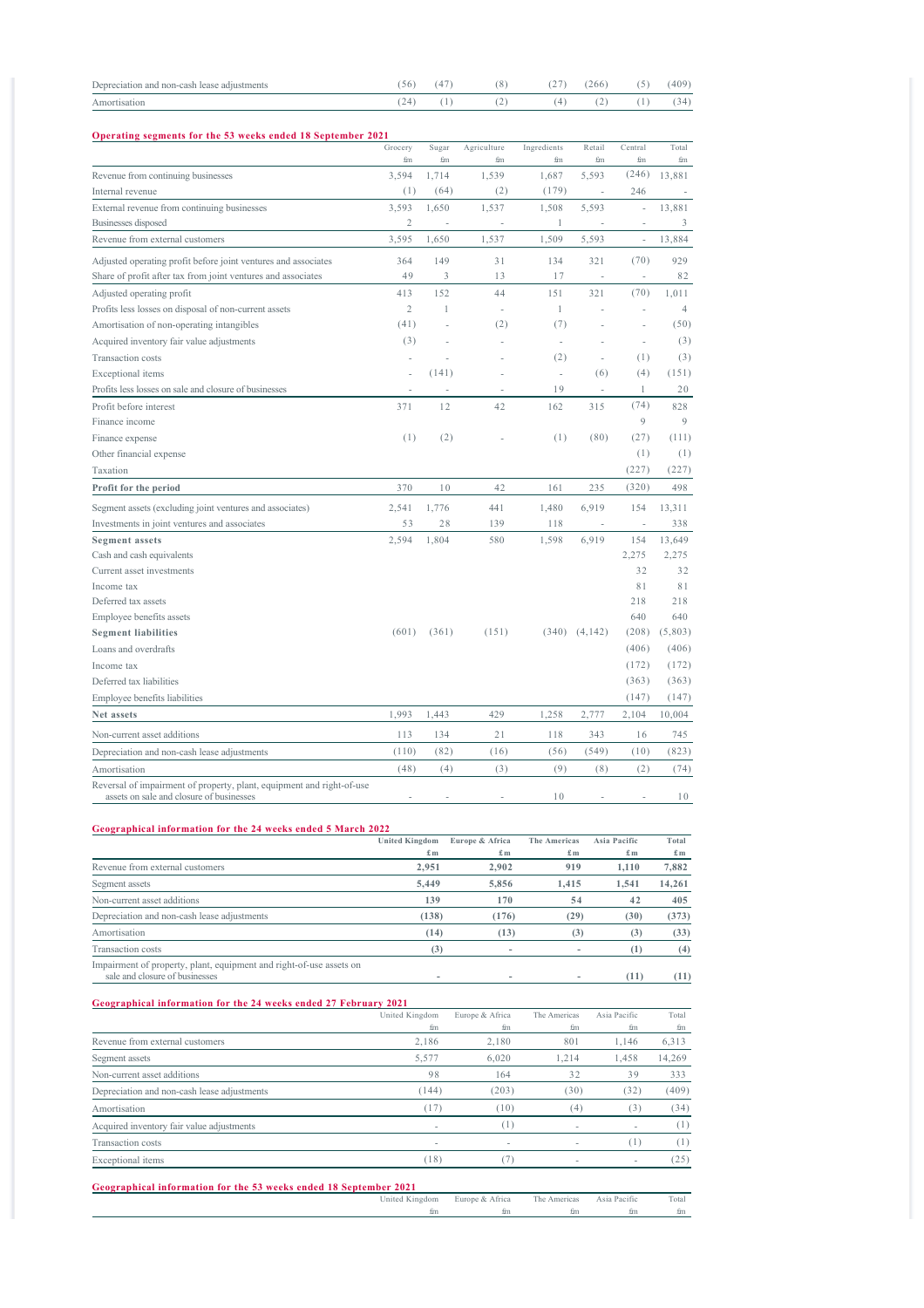| Revenue from external customers                                                                                   | 4.982                | 4.944 | 1.678 | 2.280                    | 13,884 |
|-------------------------------------------------------------------------------------------------------------------|----------------------|-------|-------|--------------------------|--------|
| Segment assets                                                                                                    | 5,178                | 5.754 | 1.324 | 1,393                    | 13,649 |
| Non-current asset additions                                                                                       | 200                  | 382   | 74    | 89                       | 745    |
| Depreciation and non-cash lease adjustments                                                                       | (288)                | (406) | (62)  | 67                       | (823)  |
| Amortisation                                                                                                      | (35)                 | (26)  |       | (6)                      | (74)   |
| Acquired inventory fair value adjustments                                                                         |                      | (3)   | ٠     | $\overline{\phantom{a}}$ | (3)    |
| Reversal of impairment of property, plant, equipment and right-of-use<br>assets on sale and closure of businesses | <b>State</b>         |       | ۰     | 10                       | 10     |
| <b>Transaction</b> costs                                                                                          | $\mathbf{2}^{\circ}$ |       |       | п.                       | (3)    |
| Exceptional items                                                                                                 | (13)                 | (117) |       | 21                       | (151)  |

The Group's operations in the following countries met the criteria for separate disclosure:

|                      |          | Revenue  |                    |          | Non-current assets |           |
|----------------------|----------|----------|--------------------|----------|--------------------|-----------|
|                      |          | 24 weeks | 53 weeks           |          | 24 weeks           | 53 weeks  |
|                      | 24 weeks | ended    | ended              | 24 weeks | ended              | ended     |
|                      | ended    | 27       | 18                 | ended    | 27                 | 18        |
|                      | 5 March  |          | February September | 5 March  | February           | September |
|                      | 2022     | 2021     | 2021               | 2022     | 2021               | 2021      |
|                      | £m       | fim      | fin                | £m       | fin                | fim       |
| Australia            | 571      | 601      | 1,209              | 568      | 545                | 533       |
| Spain                | 748      | 541      | 1.190              | 635      | 776                | 670       |
| <b>United States</b> | 614      | 530      | 1,098              | 683      | 651                | 672       |

All segment disclosures are stated before reclassification of assets and liabilities classified as held for sale.

### **2. Exceptional items**

#### **2021**

Exceptional items of £151m for the 53 weeks ended 18 September 2021 included impairments of £141m in property, plant and equipment at Azucarera and other sugar businesses, a<br>£21m inventory charge in Primark, the reversal o

Our prior year half year results were announced on 20 April 2021 and included an exceptional inventory impairment charge of £21m in Primark, which related to certain seasonal items already on display in closed stores and which could not be sold before the end of the season. These items had been cleared from our stores and the exceptional provision was<br>charged to reflect the write down of this i

## **3. Income tax expense**

|                                                                                               | 24 weeks       | 24 weeks     | 53 weeks       |
|-----------------------------------------------------------------------------------------------|----------------|--------------|----------------|
|                                                                                               | ended          | ended        | ended          |
|                                                                                               | 5 March        | 27 February  | 18 September   |
|                                                                                               | 2022<br>£m     | 2021<br>fm   | 2021<br>fin    |
| Current tax expense                                                                           |                |              |                |
| UK - corporation tax at 19% (2021 - 19%)                                                      | 18             | 12           | 46             |
| Overseas - corporation tax                                                                    | 112            | 98           | 208            |
| UK - under provided in prior periods                                                          | 1              | ÷            | $\overline{Q}$ |
| Overseas - over provided in prior periods                                                     | (3)            | (2)          | (9)            |
|                                                                                               |                | 108          |                |
|                                                                                               | 128            |              | 254            |
| Deferred tax expense                                                                          |                |              |                |
| UK deferred tax                                                                               | 10             | 3            | 13             |
| Overseas deferred tax                                                                         | 12             | (8)          | (37)           |
| UK - over provided in prior periods                                                           |                |              | (3)            |
| Overseas - under provided in prior periods                                                    | 1              | ٠            |                |
|                                                                                               | 23             | (5)          | (27)           |
| Total income tax expense in income statement                                                  | 151            | 103          | 227            |
|                                                                                               |                |              |                |
| <b>Reconciliation of effective tax rate</b>                                                   |                |              |                |
| Profit before taxation                                                                        | 635            | 275          | 725            |
| Less share of profit after tax from joint ventures and associates                             | (37)           | (26)         | (79)           |
| Profit before taxation excluding share of profit after tax from joint ventures and associates | 598            | 249          | 646            |
|                                                                                               |                |              |                |
| Nominal tax charge at UK corporation tax rate of 19% (2021 - 19%)                             | 114            | 47           | 123            |
| Effect of higher and lower tax rates on overseas earnings                                     | $\overline{7}$ | 26           | 33             |
| Effect of changes in tax rates on income statement                                            | 3              |              | 17             |
| Expenses not deductible for tax purposes                                                      | 24             | 26           | 51             |
| Disposal of assets covered by tax exemptions or unrecognised capital losses                   | 1              |              | (3)            |
| Deferred tax not recognised                                                                   | 3              | 6            | 9              |
| Adjustments in respect of prior periods                                                       | (1)            | (2)          | (3)            |
|                                                                                               | 151            | 103          | 227            |
|                                                                                               |                |              |                |
| Income tax recognised directly in equity                                                      |                |              |                |
| Deferred tax associated with defined benefit schemes                                          | 74             | 84           | 144            |
| Deferred tax associated with movement in cash flow hedging position                           | 3              | $\mathbf{1}$ | 14             |
|                                                                                               |                | 85           | 158            |
|                                                                                               | 77             |              |                |

The adjusted tax rate of 23.2% is the estimated weighted average annual tax rate based on full year projections and has been applied to profit before adjusting items for the 24 weeks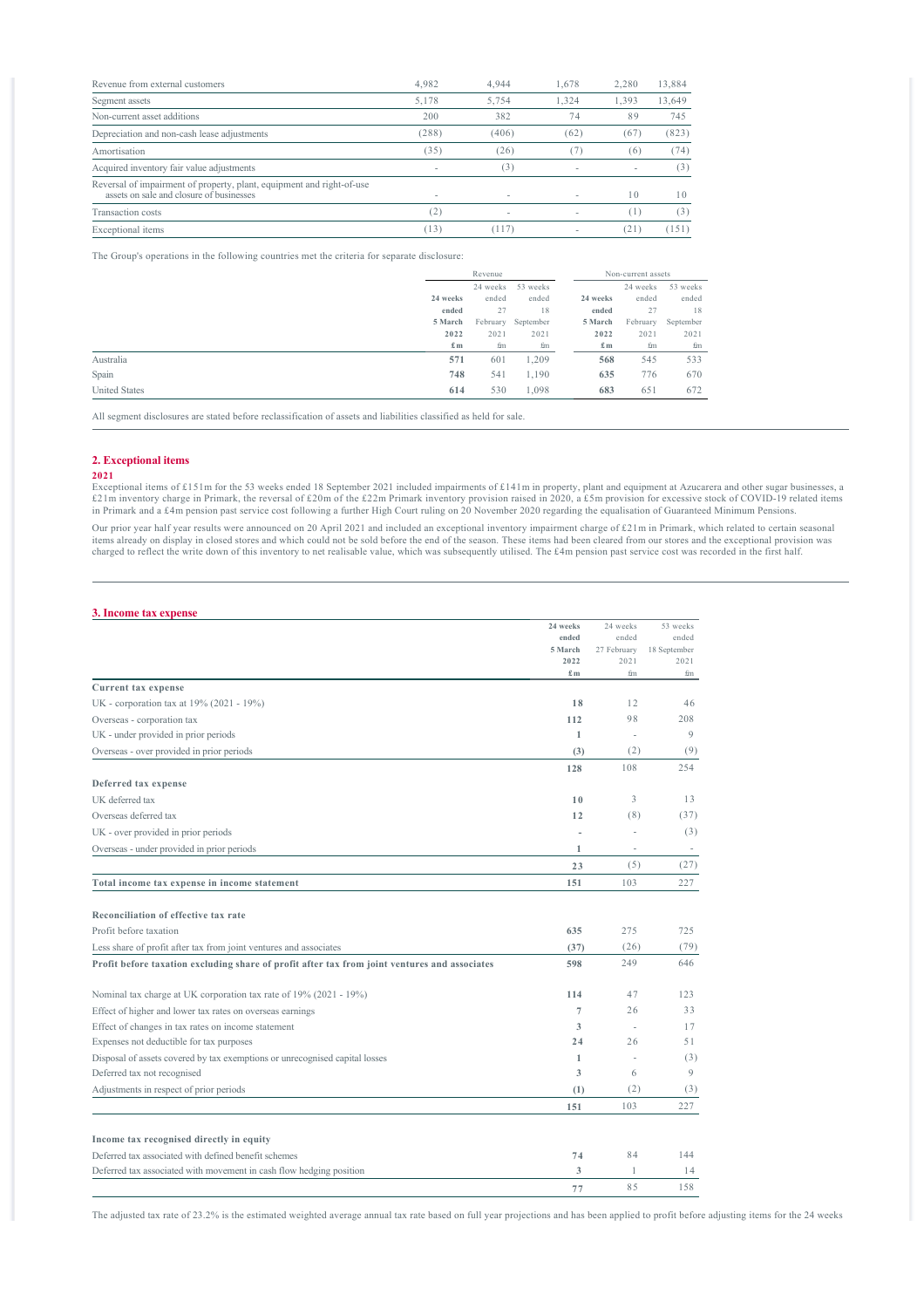ended 5 March 2022. The tax impact of adjusting items has been calculated on an item-by-item basis.

The UK corporation tax rate of 19% is set to increase to 25% from 1 April 2023. The legislation to effect these changes was enacted before the 2021 year end balance sheet date and UK deferred tax has been calculated accordingly.

In April 2019 the European Commission published its decision on the Group Financing Exemption in the UK's controlled foreign company legislation. The Commission found that the UK law did not comply with EU State Aid rules in certain circumstances. The Group has arrangements that may be impacted by this decision as might other UK-based multinational groups that had financing arrangements in line with the UK's legislation in force at the time. The Group has appealed against the European Commission's decision, as<br>have the UK Government and a number of othe however we do not consider that any provision is required in respect of this amount based on our current assessment of the issue. Following receipt of charging notices from HM Revenue & Customs ('HMRC'), we made payments to HMRC in the prior year. Our assessment remains that no provision is required in respect of this amount. We will continue to consider the impact of the Commission's decision o

#### **4. Earnings per share**

|                                                                   | 24 weeks | 24 weeks    | 53 weeks     |
|-------------------------------------------------------------------|----------|-------------|--------------|
|                                                                   | ended    | ended       | ended        |
|                                                                   | 5 March  | 27 February | 18 September |
|                                                                   | 2022     | 2021        | 2021         |
|                                                                   | pence    | pence       | pence        |
| Adjusted earnings per share                                       | 63.8     | 25.1        | 80.1         |
| Disposal of non-current assets                                    | 0.5      | 0.3         | 0.5          |
| Sale and closure of businesses                                    | (1.4)    | 0.6         | 2.5          |
| Acquired inventory fair value adjustments                         | ۰        | (0.1)       | (0.4)        |
| <b>Transaction</b> costs                                          | (0.5)    | (0.1)       | (0.4)        |
| Exceptional items                                                 | ٠        | (3.2)       | (19.1)       |
| Tax effect on above adjustments                                   | ۰        | 0.3         | 3.0          |
| Amortisation of non-operating intangibles                         | (2.5)    | (3.0)       | (6.3)        |
| Tax credit on non-operating intangibles amortisation and goodwill | 0.4      | 0.6         | 0.6          |
| Earnings per ordinary share                                       | 60.3     | 20.5        | 60.5         |

#### **5. Dividends**

| <u>J. DIVRRHIMS</u> |                |             |              |                      |             |              |
|---------------------|----------------|-------------|--------------|----------------------|-------------|--------------|
|                     |                | 24 weeks    | 53 weeks     |                      | 24 weeks    | 53 weeks     |
|                     | 24 weeks ended | ended       |              | ended 24 weeks ended | ended       | ended        |
|                     | 5 March        | 27 February | 18 September | 5 March              | 27 February | 18 September |
|                     | 2022           | 2021        | 2021         | 2022                 | 2021        | 2021         |
|                     | pence          | pence       | pence        | $\pounds$ m          | fim         | fin          |
| 2021 interim        |                | ×.          | 6.2          |                      |             | 49           |
| $2021$ final        | 20.5           | ×.          | ×.           | 162                  |             | <b>State</b> |
| 2021 special        | 13.8           | ٠           | ٠            | 109                  | $\sim$      |              |
|                     | 34.3           | ٠           | 6.2          | 271                  | $\sim$      | 49           |

The combined 2021 final and special dividend of 34.3p was approved on 10 December 2021 and totalled £271m when paid on 14 January 2022. The 2022 interim dividend of 13.8p per share, totalling £109m will be paid on 8 July 2022 to shareholders on the register on 10 June 2022.

#### **6. Acquisitions and disposals**

### **Acquisitions**

**2022**<br>On 31 January 2022, the Group acquired 100% of Fytexia, a B2B specialty ingredients business in France and Italy producing and formulating polyphenols-based active ingredients<br>for the dietary supplements industry. T had the following effect on the Group's assets and liabilities:

|                                         | Pre-                     |                |                                  |             |
|-----------------------------------------|--------------------------|----------------|----------------------------------|-------------|
|                                         | acquisition              |                |                                  |             |
|                                         | carrying                 |                | Recognised values on acquisition |             |
|                                         | values                   | Fytexia        | Other                            | Total       |
|                                         | fm                       | fm             | fm                               | fin         |
| Net assets                              |                          |                |                                  |             |
| Intangible assets                       | ٠                        | 54             | $\tau$                           | 61          |
| Property, plant and equipment           | 5                        | 1              | $\overline{4}$                   | 5           |
| Right-of-use assets                     | 8                        | ٠              | 8                                | 8           |
| Inventory                               | 3                        | $\overline{2}$ |                                  | 3           |
| Trade and other receivables             | 3                        | $\overline{2}$ |                                  | 3           |
| Cash                                    | 8                        | 6              | $\overline{c}$                   | 8           |
| Lease liabilities                       | (8)                      | ٠              | (8)                              | (8)         |
| Short-term loans                        | (13)                     | (11)           | (2)                              | (13)        |
| Trade and other payables                | (3)                      | (2)            | (1)                              | (3)         |
| Provisions                              | (6)                      | (6)            | $\overline{\phantom{a}}$         | (6)         |
| Taxation                                | $\overline{\phantom{a}}$ | (14)           | (2)                              | (16)        |
| Net identifiable assets and liabilities | (3)                      | 32             | 10                               | 42          |
| Goodwill                                |                          | 61             | 10                               | 71          |
| Total consideration                     |                          | 93             | 20                               | 113         |
|                                         |                          |                |                                  |             |
|                                         |                          |                |                                  | Recognised  |
|                                         |                          |                |                                  | values on   |
|                                         |                          |                |                                  | acquisition |
| 0.19.09.13                              |                          |                |                                  | fm          |

| Satisfied by           |  |
|------------------------|--|
| Cash consideration     |  |
| Deferred consideration |  |
|                        |  |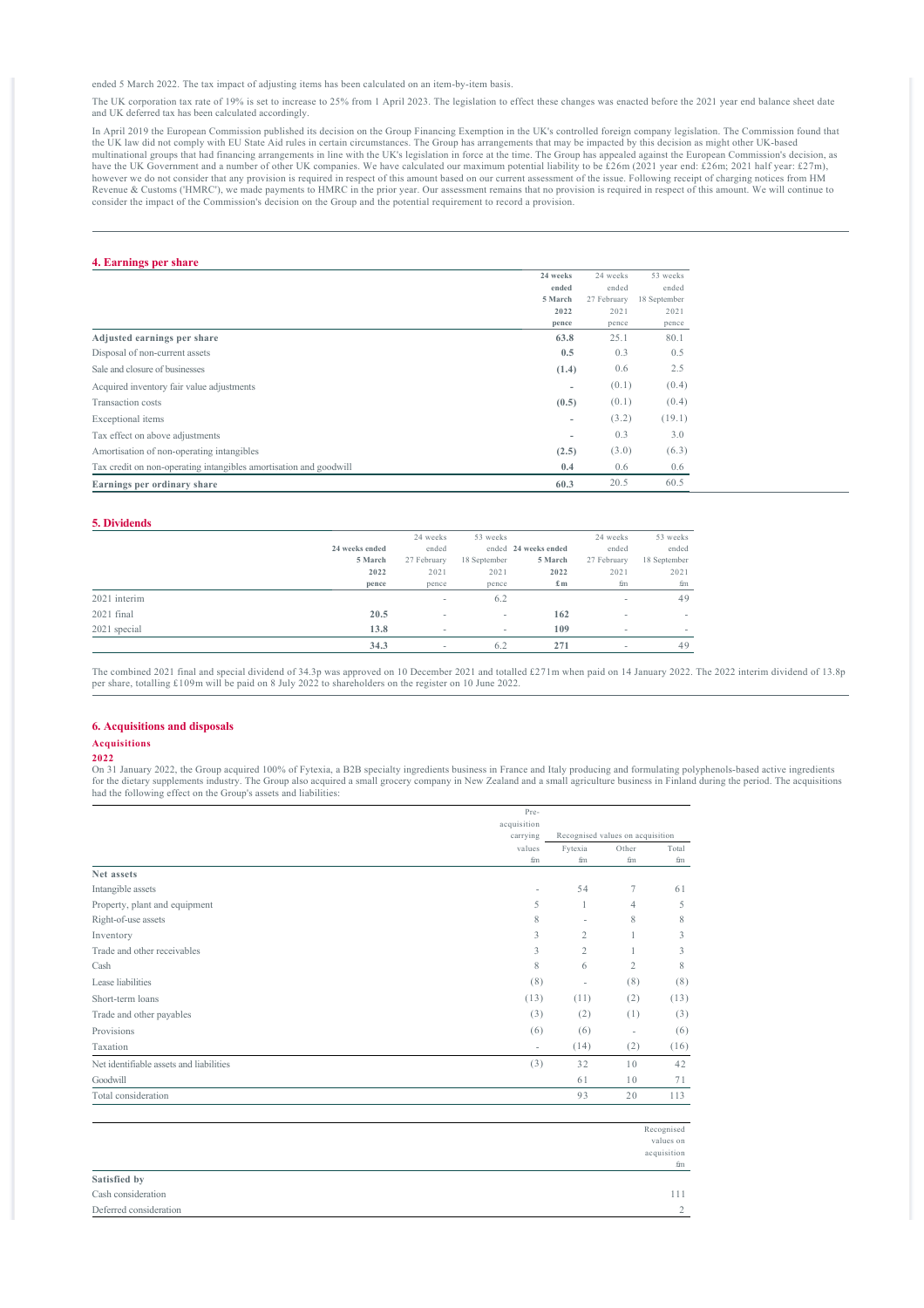| Net cash                           |     |
|------------------------------------|-----|
| Cash consideration                 |     |
| Cash and cash equivalents acquired | (8) |
|                                    | 103 |

Pre-acquisition carrying amounts were the same as recognised values on acquisition apart from £61m of non-operating intangibles in respect of brands, technology and customer relationships, a £16m related deferred tax liability and goodwill of £71m. Cash flow on acquisition of subsidiaries, joint ventures and associates of £114m comprised £111m cash consideration less £8m cash acquired, a £4m contribution to an existing joint venture in China and £7m of deferred consideration relating to previous acquisitions.

113

#### **2021**

In the second half of 2021, the Group acquired DR Healthcare España, a Spanish enzymes producer (Ingredients segment). Total consideration was £14m, comprising £12m cash consideration and £2m deferred consideration. Net assets acquired included non-operating intangible assets of £19m together with related deferred tax of £5m.

During the period, the Group contributed £43m (£39m in the half year results) to the bakery ingredients joint venture in China with Wilmar International and also paid £2m of deferred consideration relating to previous acquisitions.

## **Disposals**

**2022**

There were no disposals in the first half. The transaction to sell a further yeast company to the joint venture with Wilmar International in China (classified as held for sale at the end of last year) is no longer going ahead. The £10m non-cash impairment reversed last year through profit/(loss) on sale and closure of business has therefore been reinstated at a cost of £11m.

#### **2021**

In the first half of 2021, the Group sold a number of Chinese yeast and bakery ingredients businesses into a new Chinese joint venture with Wilmar International. Gross cash consideration was £39m with £5m of cash disposed with the businesses. The joint venture also assumed £11m of debt, resulting in net proceeds of £45m. Net assets disposed were £33m with provisions of £6m for associated restructuring costs and a £6m gain on the recycling of foreign exchange differences. The gain on disposal was £6m at year end and £4m at the half year.

Closure provisions of £3m relating to disposals made in previous years were no longer required and were released to sale and closure of business in Ingredients and Grocery, both in Asia Pacific. Property provisions of £1m held in previous years were also no longer required and were released in the Central and UK segments. The half year release was £1m of<br>closure provisions no longer required in the A

#### **7. Analysis of net debt**

|                                                | At                            | New leases and |              |          |             |          |  |  |
|------------------------------------------------|-------------------------------|----------------|--------------|----------|-------------|----------|--|--|
|                                                | 18 September                  |                |              | non-cash | Exchange    | 5 March  |  |  |
|                                                | 2021                          | Cash flow      | Acquisitions | items    | adjustments | 2022     |  |  |
|                                                | fm<br>fim<br>fm<br>fin<br>fim |                | $\pounds$ m  |          |             |          |  |  |
| Short-term loans                               | (244)                         | 80             | (13)         | ٠        |             | (176)    |  |  |
| Long-term loans                                | (76)                          | (402)          | ٠            | ٠        | 5           | (473)    |  |  |
| Lease liabilities                              | (3, 281)                      | 131            | (8)          | (25)     | 42          | (3, 141) |  |  |
| Total liabilities from financing activities    | (3,601)                       | (191)          | (21)         | (25)     | 48          | (3,790)  |  |  |
| Cash at bank and in hand, cash equivalents and | 2,189                         |                |              |          |             |          |  |  |
| overdrafts                                     |                               | (118)          | ۰            | ٠        | 20          | 2,091    |  |  |
| Current asset investments                      | 32                            |                | $\sim$       | ٠        |             | 34       |  |  |
| Net debt including lease liabilities           | (1,380)                       | (308)          | (21)         | (25)     | 69          | (1,665)  |  |  |

Net cash excluding lease liabilities is £1,476m (2021 half year - £705m; 2021 year end -£1,901m).

#### **8. Related parties**

Transactions between the Company and its subsidiaries, which are related parties, have been eliminated on consolidation and are not disclosed in this note. Full details of the Group's other related party relationships, transactions and balances are given in the Group's financial statements for the 53 weeks ended 18 September 2021. There have been no material changes in these relationships in the 24 weeks ended 5 March 2022 or up to the date of this report. No related party transactions have taken place in the first 24 weeks of the current financial year that have materially affected the financial position or the performance of the group during that period.

#### **9. Defined benefit pension schemes**

Employee benefits assets primarily comprise the accounting surplus of the Group's UK defined benefit scheme. At the end of the period these were £942m (2021 half year: £531m). The increase from £640m at the end of the last financial year was driven by a reduction in scheme liabilities as a result of an increase in the discount rate applied from 1.75% at the financial year end to 2.40% at this half year.

#### **10. Basis of preparation**

Associated British Foods plc ('the Company') is a company domiciled in the United Kingdom. The condensed consolidated interim financial statements of the Company for the 24 weeks ended 5 March 2022 comprise those of the Company and its subsidiaries (together referred to as 'the Group') and the Group's interests in joint ventures and associates.

The consolidated financial statements of the Group for the 53 weeks ended 18 September 2021 are available upon request from the Company's registered office at 10 Grosvenor Street, London, W1K 4QY or at **[www.abf.co.uk](http://www.abf.co.uk)** 

The condensed consolidated interim financial statements have been prepared in accordance with IAS 34 *Interim Financial Reporting*. They do not include all of the information required for full annual financial statements and should be read in conjunction with the consolidated financial statements for the 53 weeks ended 18 September 2021.

Lower Group adjusted operating profit for the last two financial years compared to 2018/19 was driven by closure of Primark stores and subsequent trading restrictions because of COVID. All our stores have been reopened for some time and almost all of them are free of trading restrictions.

The events of the last two years demonstrated the importance of sufficient financial resources and credit strength to meet operational challenges. In November last year, S&P Global announced they had assigned the Group an 'A' grade long-term issuer credit rating. In February this year, the Group announced its inaugural £400m public bond, due in 2034, further diversifying its funding base.

At the half year, the Group had net cash before lease liabilities of £1,476m compared to £705m at the half year last year. In August 2020, a two-year extension to the Group's<br>£1,088m committed facility was negotiated exten this going concern assessment we have assumed this facility will not be available after maturity.

The directors have reviewed a detailed cash flow forecast to the end of the 2023 financial year. The directors reviewed the trading of both the Food and Primark businesses in the<br>base case and applied a downside sensitivit of the cash flow forecast and have a high degree of confidence in these cash flows.

In the downside sensitivity, the two most significant challenges are price inflation and the potential for future COVID trading restrictions affecting Primark.

All businesses are facing significant supply-side inflationary pressures in commodities and other raw materials, packaging, labour, energy (gas and electricity) and logistics. Inflation has been compounded by the Russian invasion of Ukraine. Actions are being taken by the business to recover inflationary cost increases.

The downside scenario assumes that approximately two thirds of cost inflation in the Food businesses and Primark is not recovered and that no mitigating actions are taken. It also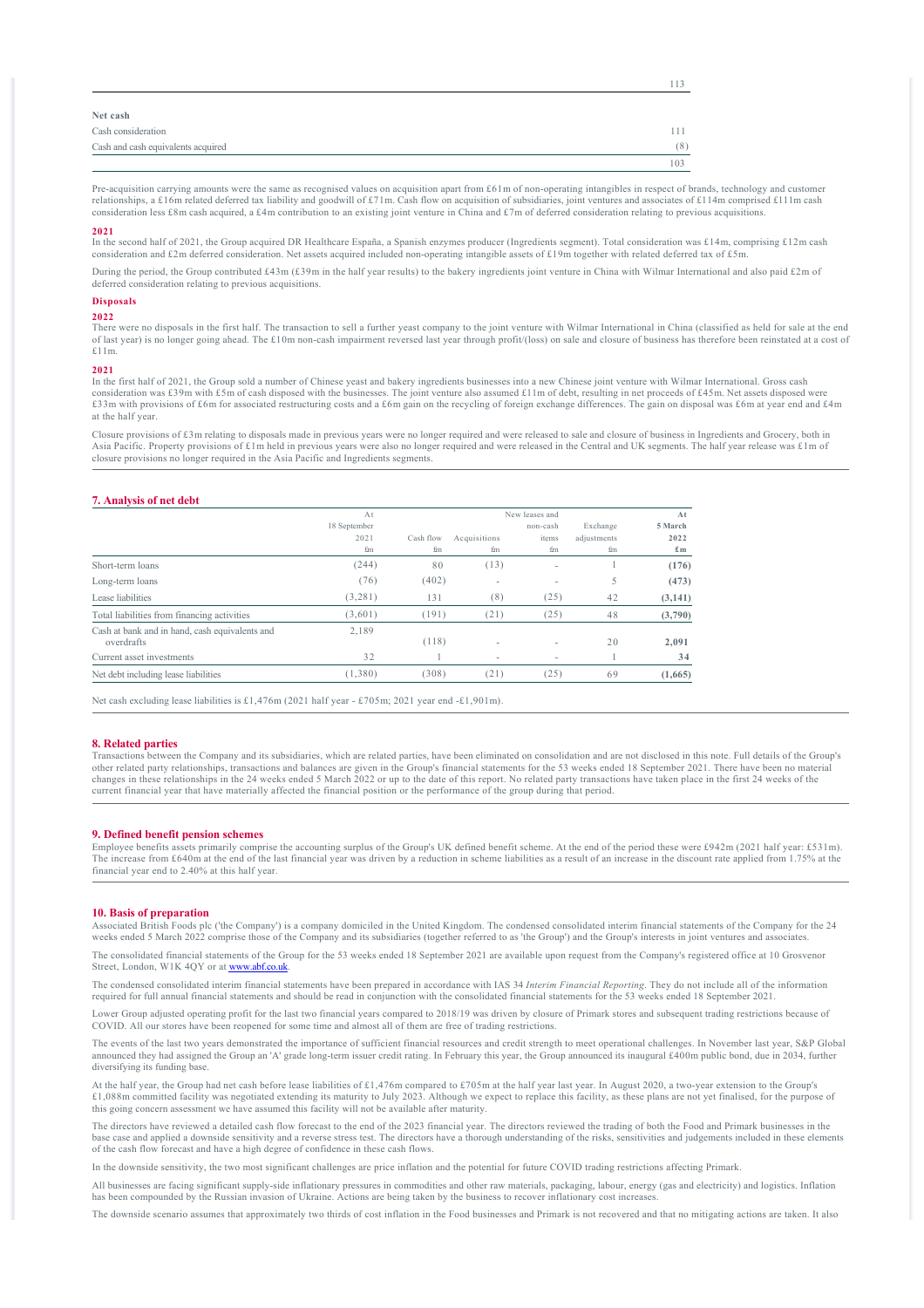assumes further COVID trading restrictions reduce revenues across the Primark estate by 25% for six months. This includes the key Christmas trading period. Again we have assumed that no mitigating actions are taken. It has also been assumed that there will be no further assistance from national governments.

Under these sensitivities, the Group has a net cash position (before lease liabilities) throughout the assessment period and complies with all debt covenants.

The reverse stress test considers circumstances which could exhaust the Group's cash resources during the assessment period. Cost inflation would need to more than double, without any price increases to customers or mitigating actions, before the cash resources are exhausted.

Under the downside scenario, headroom throughout the period is substantial, therefore the directors did not consider it necessary to assess potential mitigating actions available to the Group. The directors consider the likelihood of the headroom being exhausted to be remote.

After making enquiries, the directors have a reasonable expectation that the Group has adequate resources to continue in operational existence for the foreseeable future. For this reason, they continue to adopt the going concern basis in preparing the condensed consolidated interim financial statements.

The Group's business activities, together with the factors likely to affect its future development, performance and position are set out in the Operating Review. Note 26 on pages 186<br>to 197 of the 2021 Annual Report provid

The 24 week period for the condensed consolidated interim financial statements of the Company means that the second half of the year is usually a 28 week period, and the two halves of the reporting year are therefore not of equal length. For the Retail segment, Christmas, falling in the first half of the year, is a particularly important trading period. For half of the year, is a particularly the Sugar segment, the balance sheet, and working capital in particular, is strongly influenced by seasonal growth patterns for both sugar beet and sugar cane, which vary significantly in the markets in which the Group operates.

The condensed consolidated interim financial statements are unaudited but have been subject to an independent review by the auditor and were approved by the board of directors on 26 April 2022. They do not constitute statutory financial statements as defined in section 434 of the Companies Act 2006. The comparative figures for the 53 weeks ended 18 September 2021 have been abridged from the Group's 2021 financial statements and are not the Company's statutory financial statements for that period. Those financial statements have been reported on by the Company's auditor for that period and delivered to the Registrar of Companies. The report of the auditor was unqualified, did not include a reference to<br>any matters to which the auditor drew at Act 2006.

This Interim Results Announcement has been prepared solely to provide additional information to shareholders as a body, to assess the Group's strategies and the potential for those strategies to succeed. This Interim Results Announcement should not be relied upon by any other party or for any other purpose.

#### **11. Significant accounting policies**

Except where detailed otherwise, the accounting policies applied by the Group in these condensed consolidated interim financial statements are substantially the same as those applied<br>by the Group in its consolidated financ balance sheet at fair value and fair value less costs to sell, respectively. The methodology for selecting assumptions underpinning the fair value calculations has not changed since 18 September 2021.

In April 2021 the IFRS Interpretations Committee issued a final agenda decision regarding configuration or customisation costs in a cloud computing arrangement which provided additional guidance on how to determine whether configuration or customisation expenditure relating to cloud computing arrangements result in an intangible asset. This agenda decision did not have a material impact on the prior period or current results.

#### **New accounting standards**

The following accounting standards, amendments and clarifications were adopted during the period and had no significant impact on the Group:

- Amendments to IFRS 4 Insurance Contracts ‐ Extension of the Temporary Exemption from Applying IFRS 9
- Amendment to IFRS 16 Leases (Covid‐19‐Related Rent Concessions beyond 30 June 2021)
- Amendments to IFRS 9, IAS 39, IFRS 7, IFRS 4 and IFRS 16 ‐ Interest Rate Benchmark Reform ‐ Phase 2. Financial authorities have announced the timing of key interest rate benchmark replacements such as LIBOR in the UK, the US and the EU and other territories expected at the end of 2021, with remaining USD tenors expected to cease in 2023. The Group is primarily exposed to USD LIBORs that will be available until June 2023.

#### **Accounting standards not yet applicable**

The Group is assessing the impact of the following standards, interpretations and amendments that are not yet effective. Where already endorsed by the UK Endorsement Board (UKEB), these changes will be adopted on the effective dates noted. Where not yet endorsed by the UKEB, the adoption date is less certain:

- Amendments to IFRS 3 Business Combinations effective 2023 financial year (not yet endorsed by the UKEB)
- Amendment to IFRS 9 Financial Instruments effective 2023 financial year (not yet endorsed by the UKEB)
- Annual Improvements to IFRS Standards 2018‐2020 effective 2023 financial year (not yet endorsed by the UKEB)
- IFRS 17 Insurance Contracts effective 2023 financial year (not yet endorsed by the UKEB)
- Amendments to IAS 1 Presentation of Financial Statements: Classification of Liabilities as Current or Non‐current effective 2024 financial year (not yet endorsed by the UKEB)
- Disclosure of Accounting Policies (Amendments to IAS 1 and IFRS Practice Statement 2) effective 2024 financial year (not yet endorsed by the UKEB)
- Definition of Accounting Estimates (Amendments to IAS 8) effective 2024 financial year (not yet endorsed by the UKEB)
- Deferred Tax related to Assets and Liabilities arising from a Single Transaction (Amendments to IAS 12) effective 2024 financial year (not
- yet endorsed by the UKEB) • Property, Plant and Equipment ‐ Proceeds before Intended Use (Amendments to IAS 16) effective 2023 financial year (not yet endorsed by the UKEB)
- Onerous Contracts ‐ Cost of Fulfilling a Contract (Amendments to IAS 37) effective 2023 financial year (not yet endorsed by the UKEB)

#### **12. Accounting estimates and judgements**

The preparation of interim financial statements requires management to make judgements, estimates and assumptions that affect the application of accounting policies and the reported amounts of assets and liabilities, income and expense. Actual results may differ from these estimates. In preparing the condensed consolidated interim financial statements, the significant judgements made by management in applying the Group's accounting policies and the key sources of estimation uncertainty were the same as those applied to the consolidated financial statements for the 53 wee

#### **13. Alternative performance measures**

In reporting financial information, the Board uses various alternative performance measures (APMs) which it believes provide useful additional information for understanding the financial performance and financial health of the Group. These APMs should be considered in addition to IFRS measures and are not intended to be a substitute for them. Since IFRS does not define APMs, they may not be directly comparable to similar measures used by other companies.

The Board also uses APMs to improve the comparability of information between reporting periods and geographical units (such as like-for-like sales) by adjusting for non-recurring or uncontrollable factors which affect IFRS measures, to aid users in understanding the Group's performance.

Consequently, the Board and management use APMs for performance analysis, planning, reporting and incentive-setting

|                        | Closest equivalent      |                                                                                                                                                                                                                                                                                                        |                                         |  |
|------------------------|-------------------------|--------------------------------------------------------------------------------------------------------------------------------------------------------------------------------------------------------------------------------------------------------------------------------------------------------|-----------------------------------------|--|
| APM                    | IFRS measure            | Definition/purpose                                                                                                                                                                                                                                                                                     | Reconciliation/calculation              |  |
| Like-for-like<br>sales | No direct<br>equivalent | The like-for-like sales metric enables measurement of the performance of<br>our retail stores on a comparable year-on-year basis.                                                                                                                                                                      | Consistent with the<br>definition given |  |
|                        |                         | This measure represents the change in sales at constant currency in our<br>retail stores adjusted for new stores, closures and relocations. Refits,<br>extensions and downsizes are also adjusted for if a store's retail square<br>footage changes by 10% or more. For each change described above, a |                                         |  |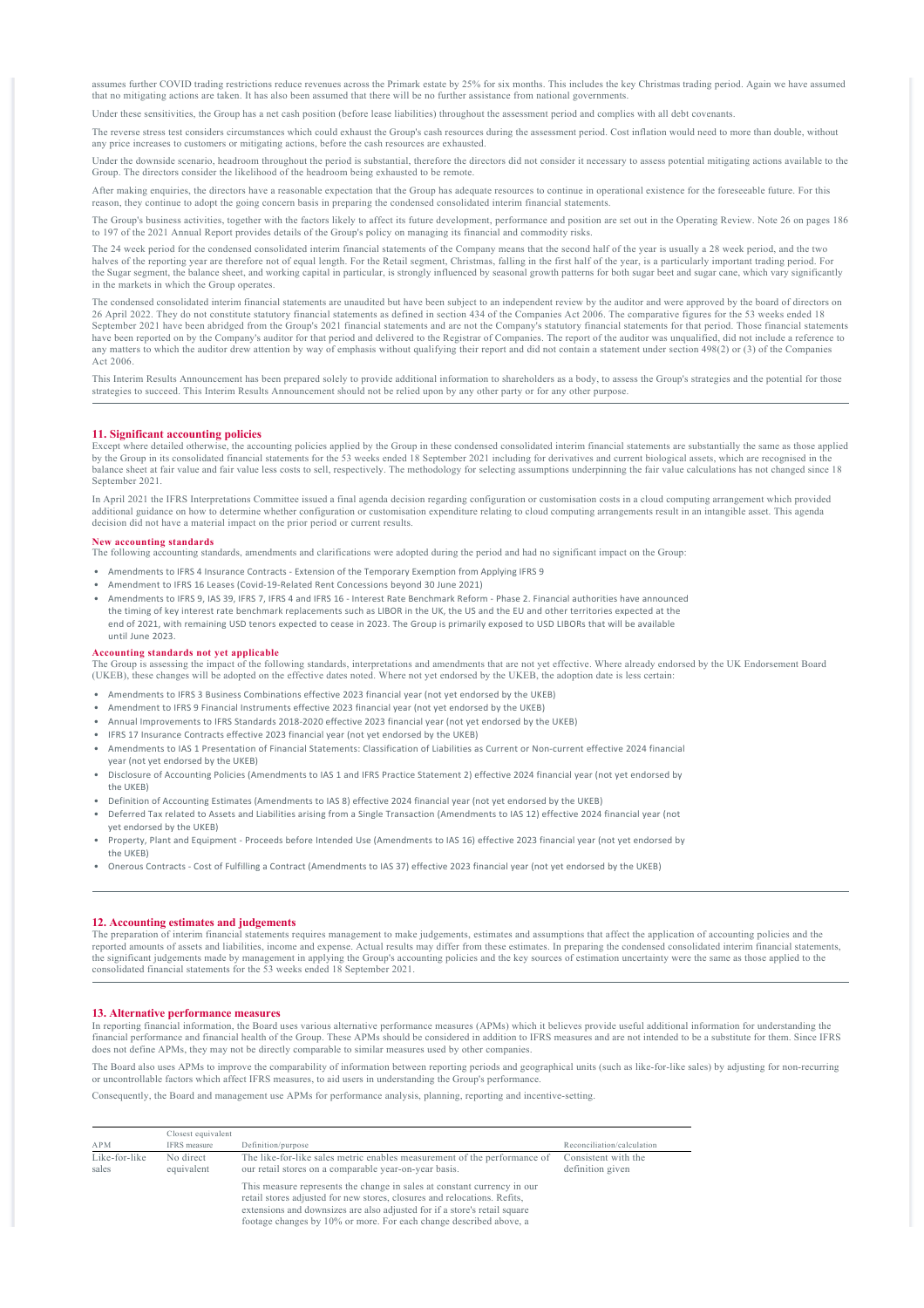|                                          | Closest equivalent                                                        |                                                                                                                                                                                                                                                                                                                                                                                                                                              |                                                                                                                                                                                                                                                   |
|------------------------------------------|---------------------------------------------------------------------------|----------------------------------------------------------------------------------------------------------------------------------------------------------------------------------------------------------------------------------------------------------------------------------------------------------------------------------------------------------------------------------------------------------------------------------------------|---------------------------------------------------------------------------------------------------------------------------------------------------------------------------------------------------------------------------------------------------|
| <b>APM</b>                               | IFRS measure                                                              | Definition/purpose<br>store's sales are excluded from like-for-like sales for one year.                                                                                                                                                                                                                                                                                                                                                      | Reconciliation/calculation                                                                                                                                                                                                                        |
|                                          |                                                                           | No adjustments are made for disruption during refits, extensions or<br>downsizes if a store's retail square footage changes by less than 10%, for<br>cannibalisation by new stores, or for the timing of national or bank<br>holidays.                                                                                                                                                                                                       |                                                                                                                                                                                                                                                   |
|                                          |                                                                           | It is measured against comparable trading days in each period.                                                                                                                                                                                                                                                                                                                                                                               |                                                                                                                                                                                                                                                   |
| Two year like-<br>for-like sales         | No direct<br>equivalent                                                   | The like-for-like sales metric expressed over two years enables<br>measurement of the performance of our retail stores compared to our<br>experience in the first half of 2020, which was before any of the economic<br>effects of COVID.                                                                                                                                                                                                    | Consistent with the<br>definition given                                                                                                                                                                                                           |
|                                          |                                                                           | It is calculated as described above for like-for-like sales, but with 2020 data<br>as the comparator.                                                                                                                                                                                                                                                                                                                                        |                                                                                                                                                                                                                                                   |
| Three year<br>like-for-like<br>sales     | No direct<br>equivalent                                                   | The like-for-like sales metric expressed over three years enables<br>measurement of the performance of our retail stores compared to our<br>experience in 2019, the last full financial year before any of the economic<br>effects of COVID.                                                                                                                                                                                                 | Consistent with the<br>definition given                                                                                                                                                                                                           |
|                                          |                                                                           | It is calculated as described above for like-for-like sales, but with 2019 data<br>as the comparator.                                                                                                                                                                                                                                                                                                                                        |                                                                                                                                                                                                                                                   |
| Adjusted<br>operating<br>(profit) margin | No direct<br>equivalent                                                   | Adjusted operating (profit) margin is adjusted operating profit as a<br>percentage of revenue.                                                                                                                                                                                                                                                                                                                                               | See note A                                                                                                                                                                                                                                        |
| Adjusted<br>operating<br>profit          | Operating<br>profit                                                       | Adjusted operating profit is stated before amortisation of non-operating<br>intangibles, transaction costs, amortisation of fair value adjustments made<br>to acquired inventory, profits less losses on disposal of non-current assets<br>and exceptional items.                                                                                                                                                                            | A reconciliation of this<br>measure is provided on the<br>face of the condensed<br>consolidated income                                                                                                                                            |
|                                          |                                                                           | Items defined above which arise in the Group's joint ventures and<br>associates are also treated as adjusting items for the purposes of adjusted<br>operating profit.                                                                                                                                                                                                                                                                        | statement and by operating<br>segment in note 1 of the<br>interim results<br>announcement                                                                                                                                                         |
| Adjusted profit<br>before tax            | Profit before<br>tax                                                      | Adjusted profit before tax is stated before amortisation of non-operating<br>intangibles, transaction costs, amortisation of fair value adjustments made<br>to acquired inventory, profits less losses on disposal of non-current assets,<br>exceptional items and profits less losses on sale and closure of businesses.<br>Items defined above which arise in the Group's joint ventures and                                               | A reconciliation of this<br>measure is provided on the<br>face of the condensed<br>consolidated income<br>statement.                                                                                                                              |
|                                          |                                                                           | associates are also treated as adjusting items for the purposes of adjusted<br>profit before tax.                                                                                                                                                                                                                                                                                                                                            |                                                                                                                                                                                                                                                   |
| Adjusted<br>earnings per<br>share        | Earnings per<br>share                                                     | Adjusted earnings per share is stated before amortisation of non-operating<br>intangibles, transaction costs, amortisation of fair value adjustments made<br>to acquired inventory, profits less losses on disposal of non-current assets,<br>exceptional items and profits less losses on sale and closure of businesses<br>together with the related tax effect.                                                                           | Reconciliation of this<br>measure is provided in note<br>4 of the interim results<br>announcement                                                                                                                                                 |
|                                          |                                                                           | Items defined above which arise in the Group's joint ventures and<br>associates are also treated as adjusting items for the purposes of adjusted<br>earnings per share.                                                                                                                                                                                                                                                                      |                                                                                                                                                                                                                                                   |
| Exceptional<br>items                     | No direct<br>equivalent                                                   | Exceptional items are items of income and expenditure which are material<br>and unusual in nature and are considered of such significance that they<br>require separate disclosure on the face of the income statement.                                                                                                                                                                                                                      | Exceptional items are<br>included on the face of the<br>condensed consolidated<br>income statement with<br>further detail provided in<br>note 2 of the interim results<br>announcement                                                            |
| Constant<br>currency                     | Revenue and<br>see adjusted<br>operating<br>profit (non-<br>IFRS) measure | Constant currency measures are derived by translating the relevant prior<br>period figure at current period average exchange rates, except for countries<br>where CPI has escalated to extreme levels, in which case actual exchange<br>rates are used. There are currently two countries where the Group has<br>operations in this position - Argentina and Venezuela.                                                                      | See note B                                                                                                                                                                                                                                        |
| Effective tax<br>rate                    | Income tax<br>expense                                                     | The effective tax rate is the tax charge for the period expressed as a<br>percentage of profit before tax.                                                                                                                                                                                                                                                                                                                                   | Whilst the effective tax<br>rate is not disclosed, a<br>reconciliation of the tax<br>charge on profit before tax<br>at the UK corporation tax<br>rate to the actual tax charge<br>is provided in note 3 of the<br>interim results<br>announcement |
| Adjusted<br>effective tax<br>rate        | No direct<br>equivalent                                                   | The adjusted effective tax rate is the tax charge for the period excluding<br>tax on adjusting items expressed as a percentage of adjusted profit before<br>tax.                                                                                                                                                                                                                                                                             | The tax impact of<br>reconciling items between<br>profit before tax and<br>adjusted profit before tax is<br>shown in note 3 of the<br>interim results<br>announcement                                                                             |
| Dividend cover                           | No direct<br>equivalent                                                   | Dividend cover is the ratio of adjusted earnings per share to dividends per<br>share relating to the period.                                                                                                                                                                                                                                                                                                                                 | See note C                                                                                                                                                                                                                                        |
| Capital<br>expenditure                   | No direct<br>equivalent                                                   | Capital expenditure is a measure of investment each period in non-current<br>assets in existing businesses. It comprises cash outflows from the purchase<br>of property, plant and equipment and intangibles.                                                                                                                                                                                                                                | See note D                                                                                                                                                                                                                                        |
| Gross<br>investment                      | No direct<br>equivalent                                                   | Gross investment is a measure of investment each period in non-current<br>assets of existing businesses and acquisitions of new businesses. It includes<br>capital expenditure as well as cash outflows from the purchase of<br>subsidiaries, joint ventures and associates, additional shares in subsidiary<br>undertakings purchased from non-controlling interests and other<br>investments, as well as net debt assumed in acquisitions. | See note E                                                                                                                                                                                                                                        |
| Net cash/debt                            | No direct                                                                 | This measure comprises cash, cash equivalents and overdrafts, current asset A reconciliation of this                                                                                                                                                                                                                                                                                                                                         |                                                                                                                                                                                                                                                   |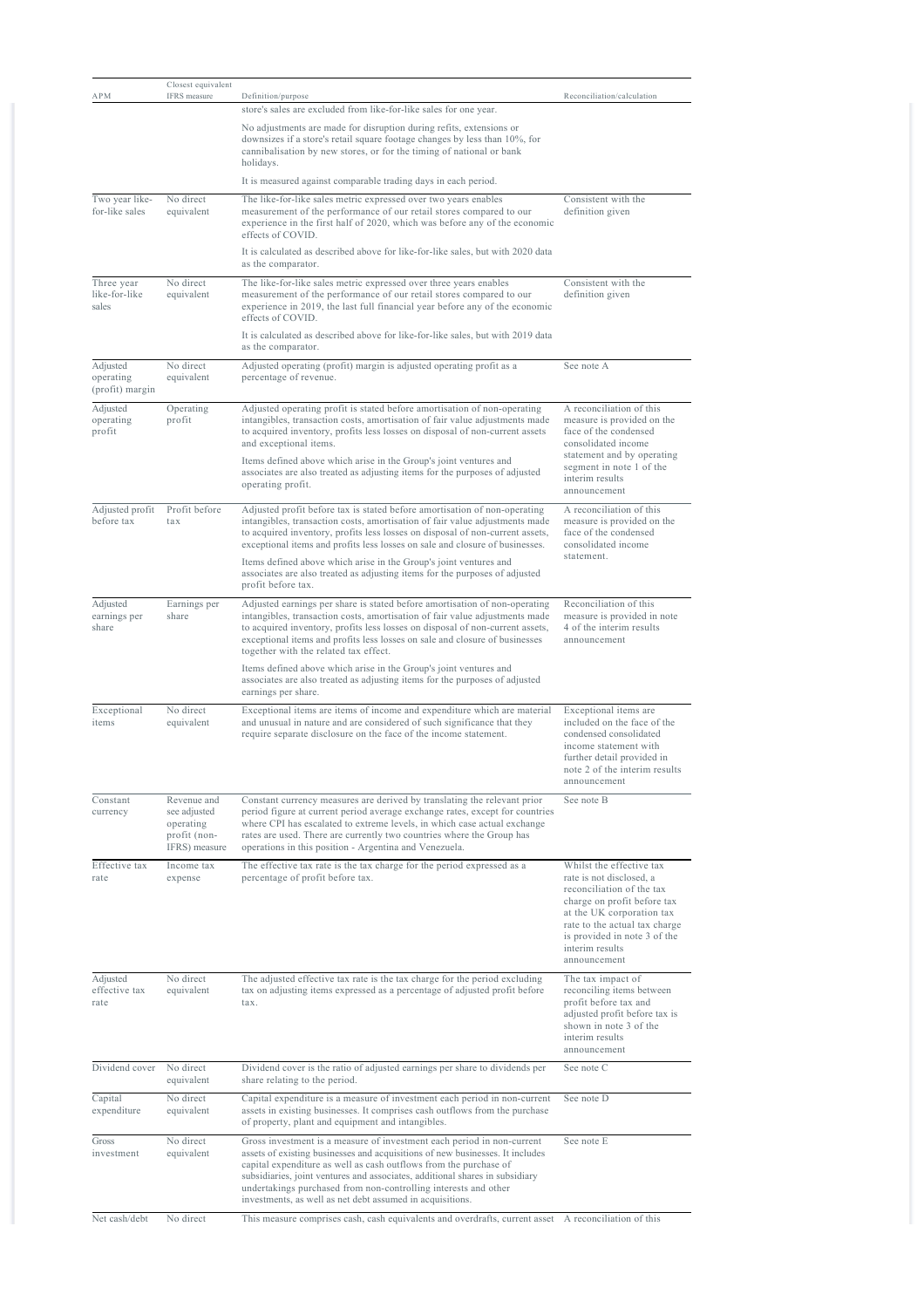|                                                               | Closest equivalent                                         |                                                                                                                                                                                                                      |                                                                                                    |
|---------------------------------------------------------------|------------------------------------------------------------|----------------------------------------------------------------------------------------------------------------------------------------------------------------------------------------------------------------------|----------------------------------------------------------------------------------------------------|
| <b>APM</b><br>before lease<br>liabilities                     | IFRS measure<br>equivalent                                 | Definition/purpose<br>investments and loans.                                                                                                                                                                         | Reconciliation/calculation<br>measure is shown in note 7<br>of the interim results<br>announcement |
| Net cash/debt<br>including lease<br>liabilities               | No direct<br>equivalent                                    | This measure comprises cash, cash equivalents and overdrafts, current asset<br>investments, loans and lease liabilities.                                                                                             | A reconciliation of this<br>measure is shown in note 7<br>of the interim results<br>announcement   |
| Adjusted<br><b>EBITDA</b>                                     | See Adjusted<br>operating<br>profit (non-<br>IFRS) measure | Adjusted EBITDA is stated before depreciation, amortisation and<br>impairment charged to adjusted operating profit.                                                                                                  | See note F                                                                                         |
| Financial<br>leverage ratio                                   | No direct<br>equivalent                                    | Financial leverage is the ratio of net cash/debt including lease liabilities to<br>adjusted EBITDA based on the last 12 months rolling adjusted EBITDA.                                                              | See note F                                                                                         |
| (Average)<br>capital<br>employed                              | No direct<br>equivalent                                    | Capital employed is derived from the management balance sheet and does<br>not reconcile directly to the statutory balance sheet. All elements of<br>capital employed are calculated in accordance with Adopted IFRS. | Consistent with the<br>definition given                                                            |
|                                                               |                                                            | Average capital employed for each segment and the Group is calculated by<br>averaging the capital employed for each period of the financial year based<br>on the reporting calendar of each business.                |                                                                                                    |
| Return on<br>(average)<br>capital<br>employed                 | No direct<br>equivalent                                    | The return on (average) capital employed measure divides adjusted<br>operating profit by average capital employed.                                                                                                   | Consistent with the<br>definition given                                                            |
| (Average)<br>working capital                                  | No direct<br>equivalent                                    | Working capital is derived from the management balance sheet and does<br>not reconcile directly to the statutory balance sheet. All elements of<br>working capital are calculated in accordance with Adopted IFRS.   | Consistent with the<br>definition given                                                            |
|                                                               |                                                            | Average working capital for each segment and the Group is calculated by<br>averaging the working capital for each period of the financial year based<br>on the reporting calendar of each business.                  |                                                                                                    |
| (Average)<br>working capital<br>as a percentage of<br>revenue | No direct<br>equivalent                                    | This measure expresses (average) working capital as a percentage of revenue. Consistent with the                                                                                                                     | definition given                                                                                   |

**Note A** Grocery £m Sugar Agriculture Ingredients £m £m £m Retail £m Central and disposed businesses £m Total  $\operatorname{fm}$ **24 weeks ended 5 March 2022** External revenue from continuing businesses **1,821 914 809 798 3,540 - 7,882** Adjusted operating profit **175 77 15 63 414 (38) 706** Adjusted operating margin % **9.6% 8.4% 1.9% 7.9% 11.7% 9.0% 24 weeks ended 27 February 2021** External revenue from continuing businesses 1,834 763 746 735 2,232 3 6,313 Adjusted operating profit 199 66 19 78 43 (36) 369 Adjusted operating margin % 10.9% 8.7% 2.5% 10.6% 1.9% 5.8% 5.8% **Note B** Grocery £m Sugar £m Agriculture £m Ingredients £m Retail £m Disposed businesses £m Total £m **24 weeks ended 5 March 2022** External revenue from continuing businesses at actual rates **1,821 914 809 798 3,540 - 7,882 24 weeks ended 27 February 2021** External revenue from continuing businesses at actual rates 1,834 763 746 735 2,232 3 6,313 Impact of foreign exchange (41) 4 (2) (21) (77) - (137) External revenue from continuing businesses<br>
at constant currency 1,793 767 744 714 2,155 3 6,176 % change at constant currency  $+2\%$   $+19\%$   $+9\%$   $+12\%$   $+64\%$   $+64\%$ Grocery £m Sugar £m Agriculture £m Ingredients £m Retail £m Central and disposed businesses £m Total £m **24 weeks ended 5 March 2022** Adjusted operating profit at actual rates **175 77 15 63 414 (38) 706 24 weeks ended 27 February 2021** Adjusted operating profit at actual rates 199 66 19 78 43 (36) 369 Impact of foreign exchange (7) 5 (1) (2) 4 (1) (2) Adjusted operating profit at constant currency 192 71 18 76 47 (37) 367 % change at constant currency  $-9\%$   $+8\%$   $-17\%$   $-17\%$   $+781\%$   $+92\%$ **Note C**

**24 weeks ended 5 March 2022 pence** 24 weeks ended 27 February 2021 penc 53 weeks ended 18 September 2021 pence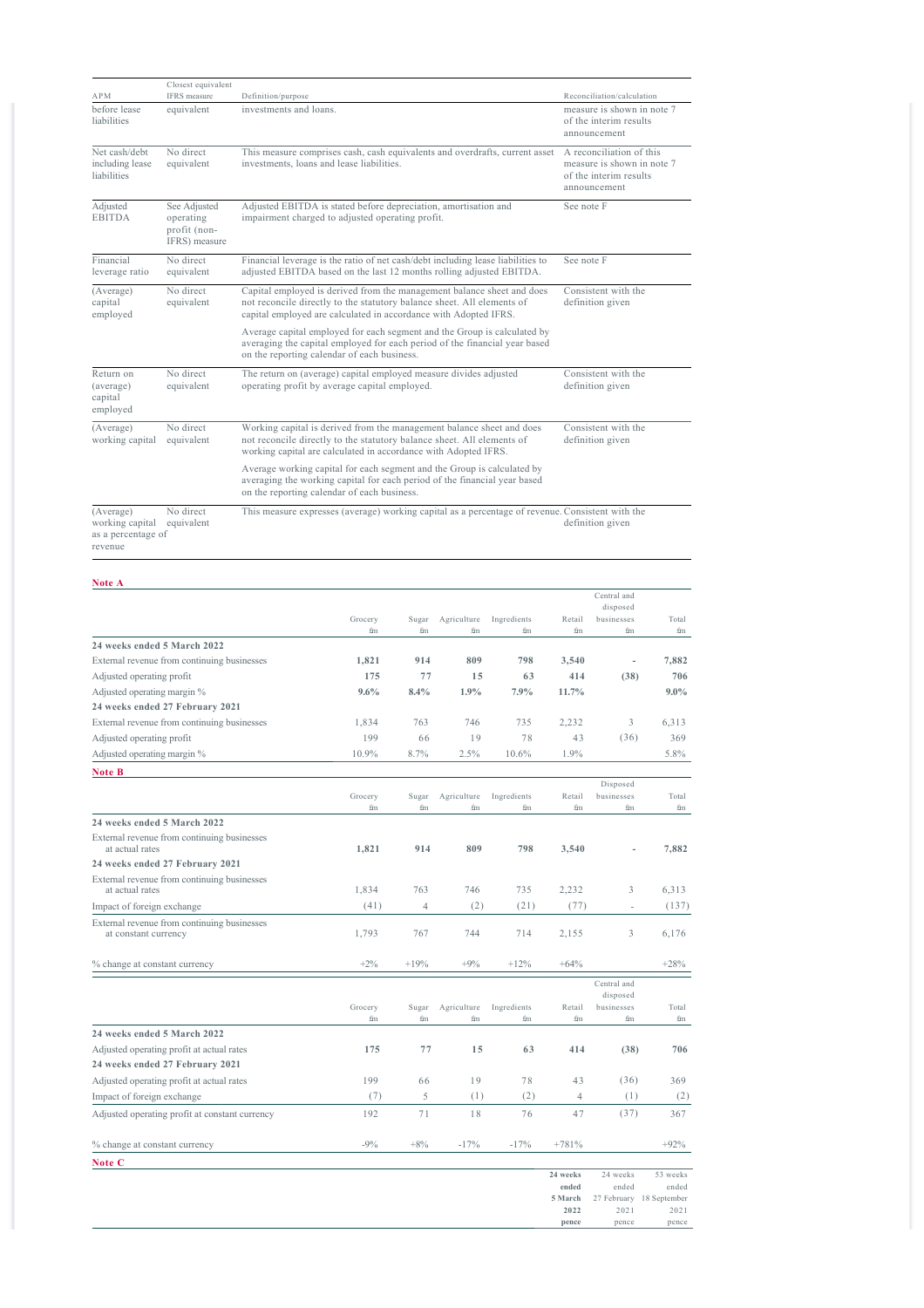| Adjusted earnings per share (pence)                                                                                                                                  | 63.8     | 25.1        | 80.1         |
|----------------------------------------------------------------------------------------------------------------------------------------------------------------------|----------|-------------|--------------|
| Adjustment to reflect the impact of the future repayment of £79m job retention monies received in the first<br>half taxed at the adjusted effective tax rate (pence) |          | (6.6)<br>٠  |              |
|                                                                                                                                                                      | 63.8     | 18.5        | 80.1         |
| Dividends relating to the year (pence) - excluding special dividend                                                                                                  | 13.8     | 6.2         | 26.7         |
| Dividend cover                                                                                                                                                       |          | 5<br>3      | 3            |
| <b>Note D</b>                                                                                                                                                        |          |             |              |
|                                                                                                                                                                      | 24 weeks | 24 weeks    | 53 weeks     |
|                                                                                                                                                                      | ended    | ended       | ended        |
|                                                                                                                                                                      | 5 March  | 27 February | 18 September |
|                                                                                                                                                                      | 2022     | 2021        | 2021         |
| From the cash flow statement                                                                                                                                         | £m       | fin         | fim          |
| Purchase of property, plant and equipment                                                                                                                            | 272      | 263         | 551          |
| Purchase of intangibles                                                                                                                                              | 64       | 44          | 76           |
|                                                                                                                                                                      | 336      | 307         | 627          |

| Note E                                                                         |            |             |              |
|--------------------------------------------------------------------------------|------------|-------------|--------------|
|                                                                                | 24 weeks   | 24 weeks    | 53 weeks     |
|                                                                                | ended      | ended       | ended        |
|                                                                                | 5 March    | 27 February | 18 September |
|                                                                                | 2022       | 2021        | 2021         |
| From the cash flow statement                                                   | £m         | fm          | fim          |
| Purchase of property, plant and equipment                                      | 272        | 263         | 551          |
| Purchase of intangibles                                                        | 64         | 44          | 76           |
| Purchase of subsidiaries, joint ventures and associates                        | 114        | 39          | 57           |
| Purchase of shares in subsidiary undertaking from non-controlling interests    |            | 23          | 23           |
| Purchase of other investments                                                  |            | 13          | 14           |
|                                                                                | 450        | 382         | 721          |
| <b>Note F</b>                                                                  |            |             |              |
|                                                                                | 24 weeks   | 24 weeks    | 53 weeks     |
|                                                                                | ended      | ended       | ended        |
|                                                                                | 5 March    | 27 February | 18 September |
|                                                                                | 2022<br>£m | 2021<br>fin | 2021<br>fm   |
| Adjusted operating profit                                                      | 706        | 369         | 1,011        |
| Charged to adjusted operating profit:                                          |            |             |              |
| Depreciation of property, plant and equipment                                  | 245        | 265         | 535          |
| Amortisation of operating intangibles                                          | 14         | 11          | 26           |
| Depreciation of right-of-use assets and non-cash lease adjustments             | 128        | 144         | 288          |
| Adjusted EBITDA                                                                | 1.093      | 789         | 1,860        |
| Net debt including lease liabilities                                           | (1,665)    | (2, 715)    | (1,380)      |
| Financial leverage ratio (based on the last 12 months rolling adjusted EBITDA) | 0.8        | 1.7         | 0.7          |

#### **14. Subsequent events**

In addition to the planned repayment of \$100 million of private placement debt during the period, two further planned repayments of \$100 million and £80 million have been made since the end of the period.

#### **Cautionary statements**

This report contains forward-looking statements. These have been made by the directors in good faith based on the information available to them up to the time of their approval of<br>this report. The directors can give no ass factors, underlying such forward-looking information, actual results may differ materially from those expressed or implied by these forward-looking statements. The directors undertake no obligation to update any forward-looking statements whether as a result of new information, future events or otherwise.

### **Responsibility statement**

The Interim Results Announcement complies with the Disclosure and Transparency Rules ('the DTR') of the UK's Financial Conduct Authority in respect of the requirement to produce a half-yearly financial report.

The directors confirm that to the best of their knowledge:

this financial information has been prepared in accordance with UK-adopted International Accounting Standard 34 *Interim Financial Reporting*; this Interim Results Announcement includes a fair review of the important events during the first half and their impact on the financial information, and a description of the principal risks and uncertainties for the remai this Interim Results Announcement includes a fair review of the disclosure of related party transactions and changes therein as required by DTR 4.2.8R. On behalf of the board

**Michael McLintock** 

Chairman

Chief Executive

**John Bason** Finance Director

26 April 2022

#### **Independent review report to Associated British Foods plc**

**George Weston**

**Conclusion** We have been engaged by the Company to review the condensed set of financial statements in the Interim Results Announcement for the 24 week period ended 5 March 2022 which comprises the condensed consolidated income statement, the condensed consolidated statement of comprehensive income, the condensed consolidated balance sheet, the condensed consolidated cash flow statement, the condensed consolidated statement of changes in equity and the related explanatory notes. We have read the other information contained in the the statements or material inconsistencies